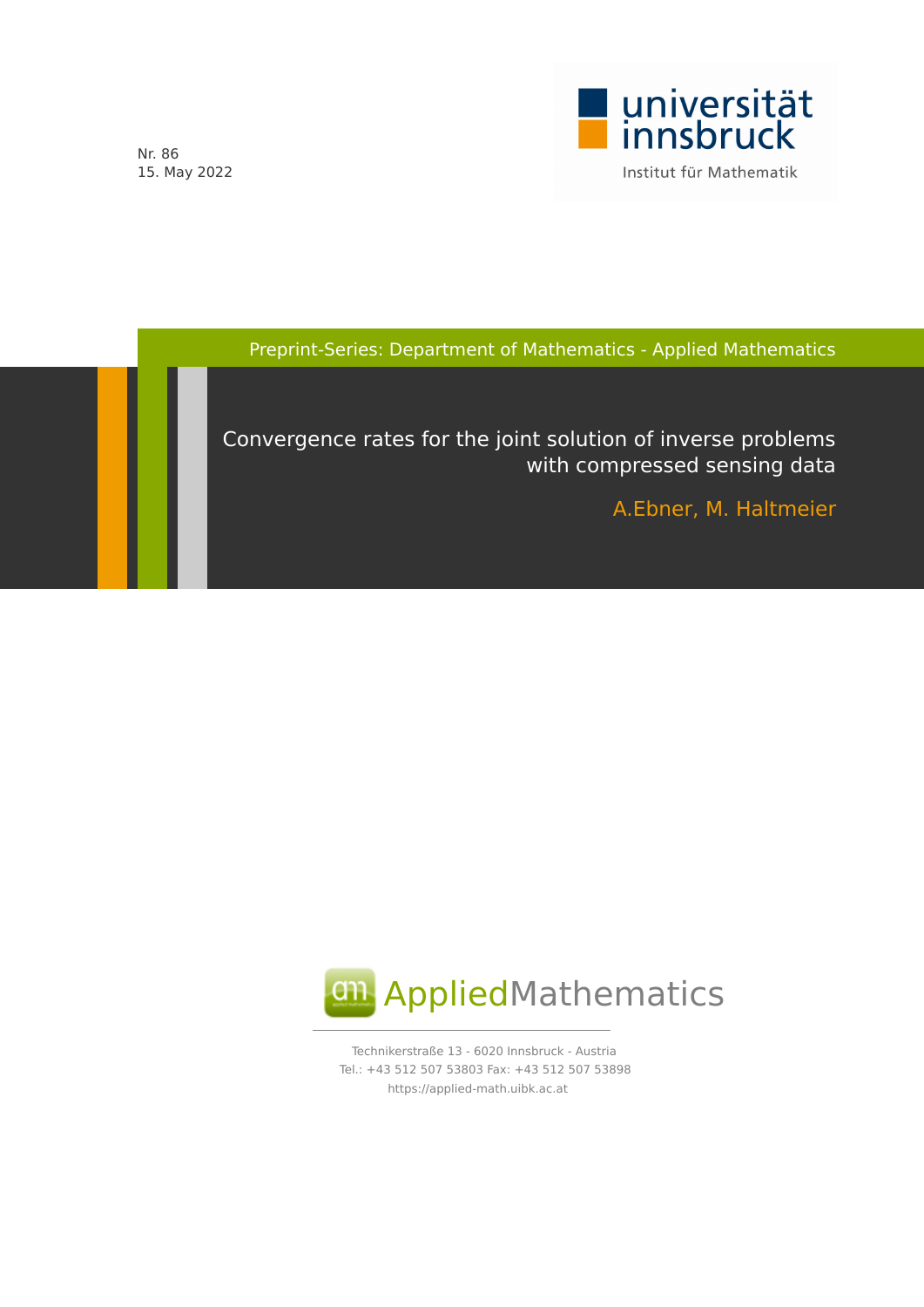# Convergence rates for the joint solution of inverse problems with compressed sensing data

Andrea Ebner

Department of Mathematics, University of Innsbruck Technikerstrasse 13, 6020 Innsbruck, Austria E-mail: andrea.ebner@uibk.ac.at

Markus Haltmeier

Department of Mathematics, University of Innsbruck Technikerstrasse 13, 6020 Innsbruck, Austria E-mail: markus.haltmeier@uibk.ac.at

May 15, 2022

#### Abstract

Compressed sensing (CS) is a powerful tool for reducing the amount of data to be collected while maintaining high spatial resolution. Such techniques work well in practice and at the same time are supported by solid theory. Standard CS results assume measurements to be made directly on the targeted signal. In many practical applications, however, CS information can only be taken from indirect data  $h_{\star} = \mathbf{W} x_{\star}$  related to the original signal by an additional forward operator. If inverting the forward operator is ill-posed, then existing CS theory is not applicable. In this paper, we address this issue and present two joint reconstruction approaches, namely relaxed  $\ell^1$  co-regularization and strict  $\ell^1$  co-regularization, for CS from indirect data. As main results, we derive error estimates for recovering  $x_{\star}$  and  $h_{\star}$ . In particular, we derive a linear convergence rate in the norm for the latter. To obtain these results, solutions are required to satisfy a source condition and the CS measurement operator is required to satisfy a restricted injectivity condition. We further show that these conditions are not only sufficient but even necessary to obtain linear convergence.

Keywords: Compressed sensing from indirect data, joint recovery, inverse problems, regularization, convergence rate, sparse recovery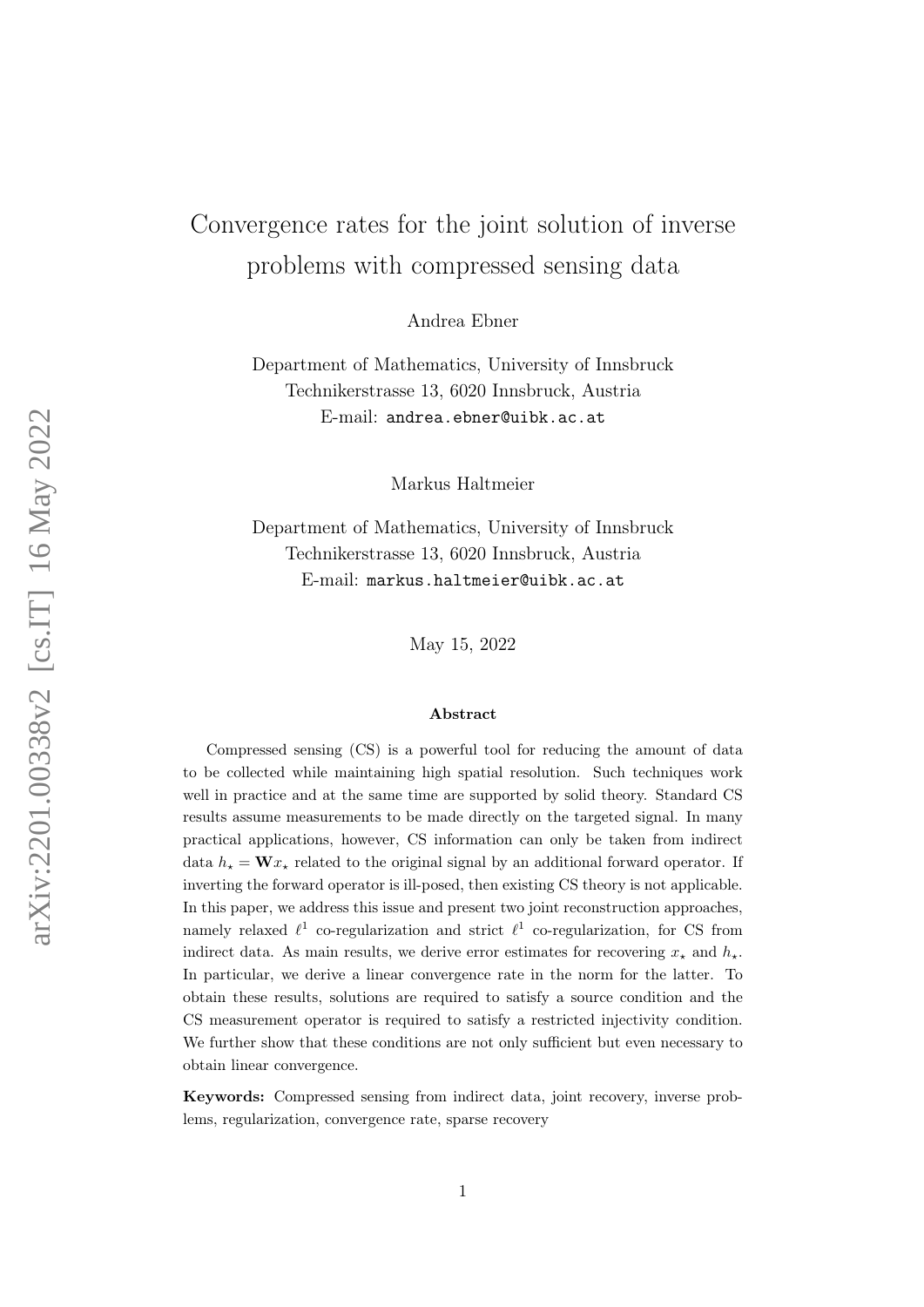# 1 Introduction

Compressed sensing (CS) allows to significantly reduce the amount of measurements while keeping high spatial resolution [4, 7, 9]. In mathematical terms, CS requires recovering a targeted signal  $x_* \in \mathbb{X}$  from data  $y^{\delta} = \mathbf{M}x_* + z^{\delta}$ . Here  $\mathbf{M}: \mathbb{X} \to \mathbb{Y}$  is the CS measurement operator,  $\mathbb{X}, \mathbb{Y}$  are Hilbert spaces and  $z^{\delta} \in \mathbb{Y}$  is the unknown data perturbation with  $||z^{\delta}|| \leq \delta$ . CS theory shows that even when the measurement operator is severely under-determinated one can derive linear error estimates  $\|x^{\delta}-x_{\star}\| =$  $\mathcal{O}(\delta)$  for the CS reconstruction  $x^{\delta}$ . Such results can be derived uniformly for all sparse  $x_{\star} \in \mathbb{X}$  assuming the restricted isometry property (RIP) requiring that  $||\mathbf{M}x_1 - \mathbf{M}x_2|| \approx$  $||x_1 - x_2||$  for sufficiently sparse elements [5]. The RIP is known to be satisfied with high probability for a wide range of random matrices [1]. Under a restricted injecticity condition, related results for elements satisfying a range condition are derived in [11, 12]. In [10] a strong form of the source condition has been shown to be sufficient and necessary for the uniqueness of  $\ell^1$  minimization. In [12] it is shown that the RIP implies the source condition and the restricted injectivity for all sufficiently sparse elements.

### 1.1 Problem formulation

In many applications, CS measurements can only be made on indirect data  $h_{\star} = \mathbf{W} x_{\star}$ instead of the targeted signal  $x_* \in \mathbb{X}$ , where  $\mathbf{W}: \mathbb{X} \to \mathbb{H}$  is the forward operator coming from a specific application at hand. For example, in computed tomography, the forward operator is the Radon transform, and in microscopy, the forward operator is a convolution operator. The problem of recovering  $x_{\star} \in \mathbb{X}$  from CS measurements of indirect data becomes

$$
\text{Recover } x_{\star} \text{ from } y^{\delta} = \mathbf{A} \mathbf{W} x_{\star} + z^{\delta}, \tag{1.1}
$$

where  $\mathbf{A} : \mathbb{H} \to \mathbb{Y}$  is the CS measurement operator. In this paper we study the stable solution of (1.1).

The naive reconstruction approach is a single-step approach to consider  $(1.1)$  as standard CS problem with the composite measurement operator  $\mathbf{M} = \mathbf{A}\mathbf{W}$ . However, CS recovery conditions (such as the RIP) are not expected to hold for the composite operator AW due to the ill-posedness of the operator  $W$ . As an alternative one may use a twostep approach where one first solves the CS problem of recovering  $\mathbf{W}x_{\star}$  and afterwards inverts the operator equation of the inverse problem. Apart from the additional effort, both recovery problems need to be regularized and the risk of error propagation is high. Moreover, recovering  $h<sub>\star</sub> \in \mathbb{H}$  from sparsity alone suffers from increased non-uniqueness if ran( $\overline{\mathbf{W}}$ )  $\subseteq$  H.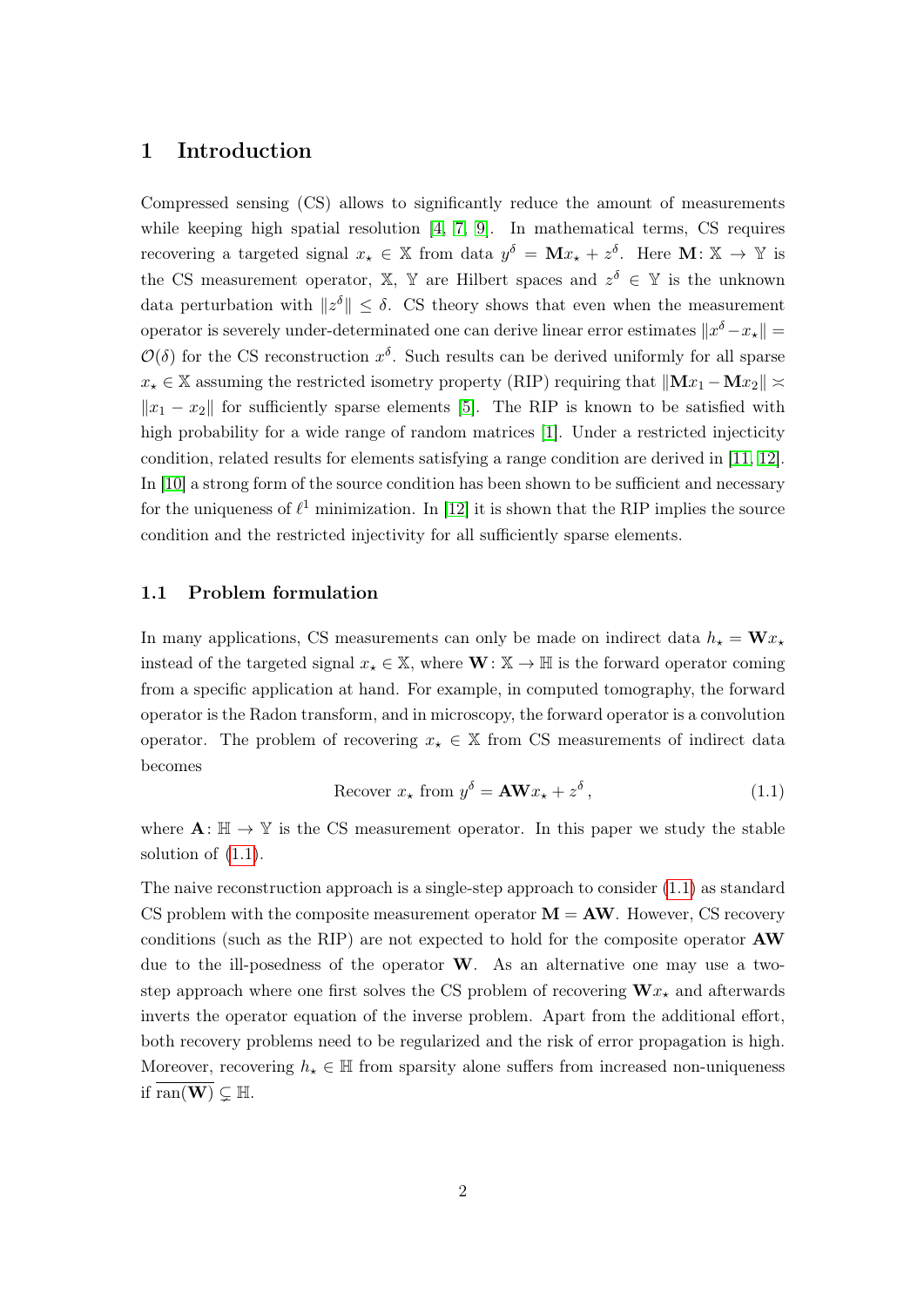# 1.2 Proposed  $\ell^1$  co-regularization

In order to overcome the drawbacks of the single-step and the two-step approach, we introduce two joint reconstruction methods for solving (1.1) using a weighted  $\ell^1$  norm  $\|\cdot\|_{1,\kappa}$  (defined in (2.1)) addressing the CS part and variational regularization with an additional penalty  $R$  for addressing the inverse problem part. More precisely, we study the following two regularization approaches.

(a) STRICT  $\ell^1$  CO-REGULARIZATION: Here we construct a regularized solution pair  $(x_{\alpha}^{\delta}, h_{\alpha}^{\delta})$  with  $h_{\alpha}^{\delta} = \mathbf{W} x_{\alpha}^{\delta}$  by minimizing

$$
\mathcal{A}_{\alpha,y^{\delta}}(x) \coloneqq \frac{1}{2} \|\mathbf{A}\mathbf{W}x - y^{\delta}\|^{2} + \alpha \big(\mathcal{R}(x) + \|\mathbf{W}x\|_{1,\kappa}\big) ,\tag{1.2}
$$

where  $\alpha > 0$  is a regularization parameter. This is equivalent to minimizing  $||A h$  $y^{\delta}||^{2}/2 + \alpha(\mathcal{R}(x) + ||h||_{1,\kappa})$  under the strict constraint  $h = \mathbf{W}x$ .

(b) RELAXED  $\ell^1$  CO-REGULARIZATION: Here we relax the constraint  $h = \mathbf{W}x$  by adding a penalty and construct a regularized solution  $(x_{\alpha}^{\delta}, h_{\alpha}^{\delta})$  by minimizing

$$
\mathcal{B}_{\alpha,y^{\delta}}(x,h) \coloneqq \frac{1}{2} \|\mathbf{W}x - h\|^2 + \frac{1}{2} \|\mathbf{A}h - y^{\delta}\|^2 + \alpha \big(\mathcal{R}(x) + \|h\|_{1,\kappa}\big) \,. \tag{1.3}
$$

The relaxed version in particular allows some defect between  $\mathbf{W} x_{\alpha}^{\delta}$  and  $h_{\alpha}^{\delta}$ .

Under standard assumptions, both the strict and the relaxed version provide convergent regularization methods [18].

#### 1.3 Main results

As main results of this paper, under the parameter choice  $\alpha \approx \delta$ , we derive the linear convergence rates (see Theorems 2.8, 2.7)

$$
\mathcal{D}_{\xi}^{\mathcal{R}}(x_{\alpha}^{\delta}, x_{\star}) = \mathcal{O}(\delta) \quad \text{ as } \delta \to 0
$$
  

$$
||h_{\alpha}^{\delta} - \mathbf{W}x_{\star}|| = \mathcal{O}(\delta) \quad \text{ as } \delta \to 0,
$$

where  $\mathcal{D}_{\xi}^{\mathcal{R}}$  is the Bregman distance with respect to  $\mathcal{R}$  and  $\xi$  (see Definition 2.1) for strict as well as for relaxed  $\ell^1$  co-regularization. In order to archive these results, we assume a restricted injectivity condition for **A** and source conditions for  $x_{\star}$  and  $\mathbf{W}x_{\star}$ . These above error estimates are optimal in the sense that they cannot be improved even in the cases where  $A = Id$ , which corresponds to an inverse problem only, or the case  $W = Id$ where  $(1.1)$  is a standard CS problem on direct data.

As further main result we derive converse results, showing that the source condition and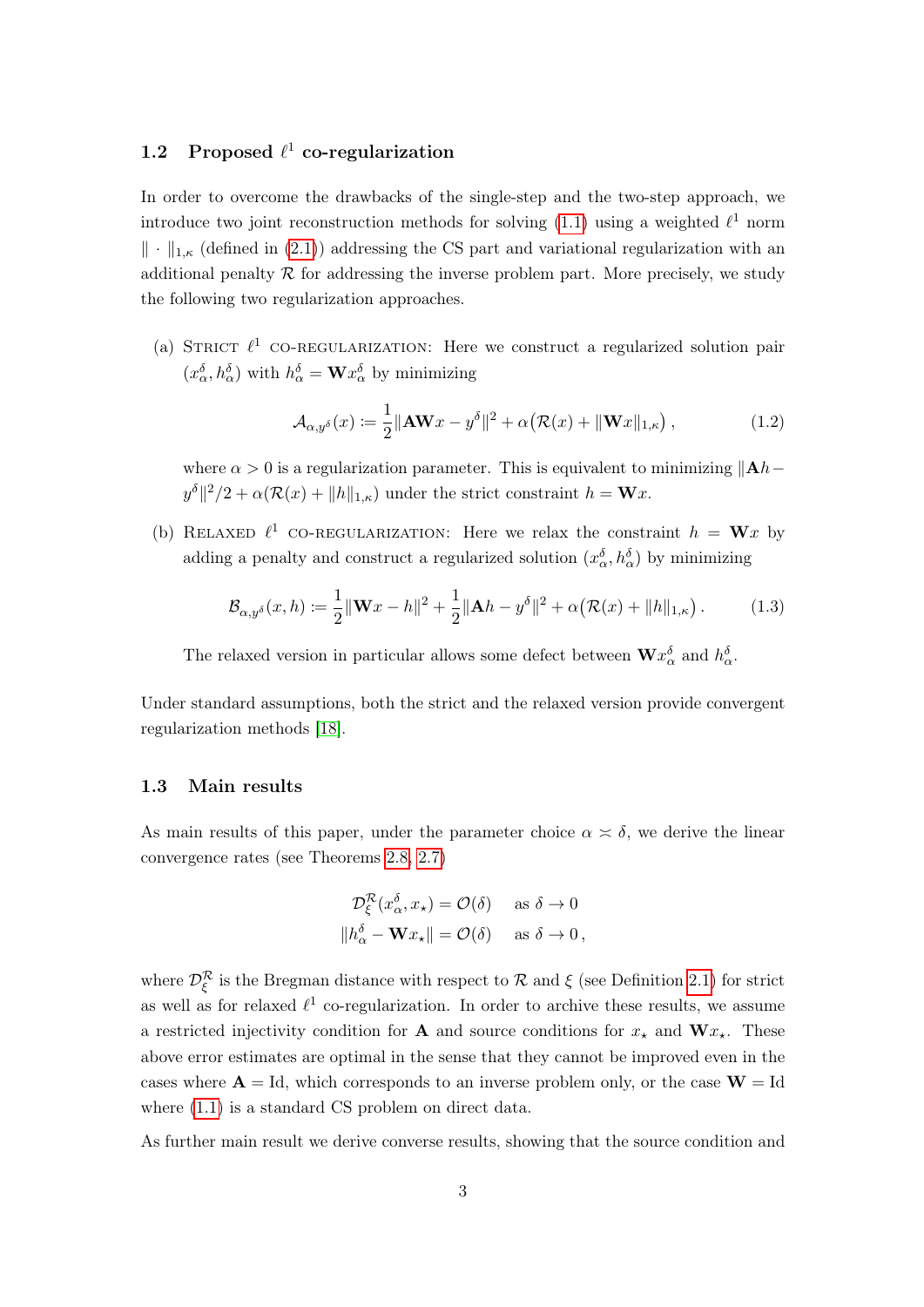the restricted injectivity condition are also necessary to obtain linear convergence rates (see Theorem 3.4).

We note that our results and analysis closely follow [11, 12], where the source condition and restricted injectivity are shown to be necessary and sufficient for linear convergence of  $\ell^1$ -regularization for CS on direct data. In that context, one considers CS as a particular instance of an inverse problem under a sparsity prior using variational regularization with an  $\ell^1$ -penalty (that is,  $\ell^1$ -regularization). Error estimates in the norm distance for  $\ell^1$ -regularization based on the source condition have been first derived in [14] and strengthened in [11]. In the finite dimensional setting, the source condition (under a different name) for  $\ell^1$ -regularization has been used previously in [10]. For some more recent development of  $\ell^1$ -regularization and source conditions see [8].

Further note that for the direct CS problem where  $W = Id$  is the identity operator and if we take the regularizer  $\mathcal{R} = \| \cdot \|^2 / 2$ , then the strict  $\ell^1$  co-regularization reduces to the well known elastic net regression model [19]. Closely following the work [11], error estimates for elastic net regularization have been derived in [13]. Finally, we note that another interesting line of research in the context of  $\ell^1$  co-regularization would be the derivation of error estimates under the RIP. While we expect this to be possible, such an analysis is beyond the scope of this work.

## 2 Linear convergence rates

Throughout this paper  $\mathbb{X}, \mathbb{Y}$  and  $\mathbb{H}$  denote separable Hilbert spaces with inner product  $\langle \cdot, \cdot \rangle$  and norm  $\|\cdot\|$ . Moreover we make the following assumptions.

### Assumption A.

- $(A.1)$  **W**:  $\mathbb{X} \to \mathbb{H}$  is linear and bounded.
- $(A.2)$   $\mathbf{A} : \mathbb{H} \to \mathbb{Y}$  is linear and bounded.
- $(A.3)$   $\mathcal{R}: \mathbb{X} \to [0, \infty]$  is proper, convex and wlsc.
- $(A.4)$   $\Lambda$  is a countable index set.
- $(A.5)$   $(\phi_{\lambda})_{\lambda \in \Lambda} \in \mathbb{H}^{\Lambda}$  is an orthonormal basis (ONB) for H.
- $(A.6)$   $(\kappa_{\lambda})_{\lambda \in \Lambda} \in [a, \infty)^{\Lambda}$  for some  $a > 0$ .
- (A.7)  $\exists x \in \mathbb{X} \colon \mathcal{R}(x) + \sum_{\lambda \in \Lambda} \kappa_{\lambda} |\langle \phi_{\lambda}, \mathbf{W} x \rangle| < \infty.$

Recall that R is wlsc (weakly lower semi-continuous) if  $\liminf_{k\to\infty} \mathcal{R}(x_k) \geq \mathcal{R}(x)$  for all  $(x_k)_{k\in\mathbb{N}}\in\mathbb{X}^{\mathbb{N}}$  weakly converging to  $x\in\mathbb{X}$ . We write  $\text{ran}(\mathbf{W})\coloneqq\{\mathbf{W}x\mid x\in\mathbb{X}\}\)$  for the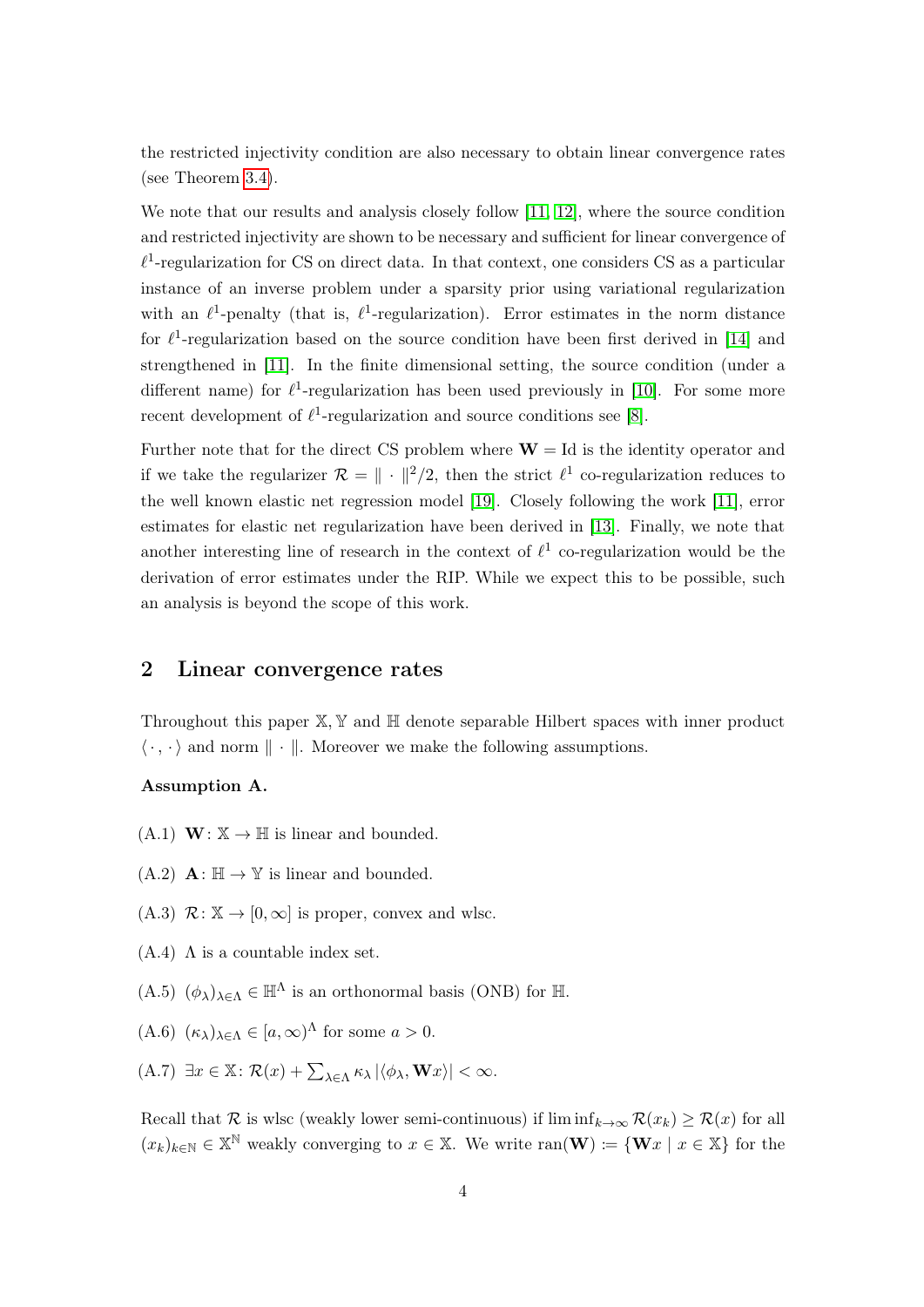range of W and

$$
supp(h) \coloneqq \{ \lambda \in \Lambda \mid \langle \phi_{\lambda}, h \rangle \neq 0 \}
$$

for the support of  $h \in \mathbb{H}$  with respect to  $(\phi_{\lambda})_{\lambda \in \Lambda}$ . A signal  $h \in \mathbb{H}$  is sparse if  $|\text{supp}(h)| <$  $\infty$ . The weighted  $\ell^1$ -norm  $\|\cdot\|_{1,\kappa} : \mathbb{H} \to [0,\infty]$  with weights  $(\kappa_\lambda)_{\lambda \in \Lambda}$  is defined by

$$
||h||_{1,\kappa} := \sum_{\lambda \in \Lambda} \kappa_{\lambda} |\langle \phi_{\lambda}, h \rangle| \tag{2.1}
$$

We have dom( $\|\cdot\|_{1,\kappa}$ ) = { $h \in \mathbb{H} \mid \sum_{\lambda \in \Lambda} \kappa_{\lambda} |\langle \phi_{\lambda}, h \rangle| < \infty$ }. For a finite subset of indices  $\Omega \subseteq \Lambda$ , we write

$$
\mathbb{H}_{\Omega} \coloneqq \text{span}\{\phi_{\lambda} \mid \lambda \in \Omega\} \tag{2.2}
$$

$$
i_{\Omega} \colon \mathbb{H}_{\Omega} \to \mathbb{H} \colon h \mapsto h \tag{2.3}
$$

$$
\mathbf{A}_{\Omega} \coloneqq \mathbf{A} \circ i_{\Omega} \colon \mathbb{H}_{\Omega} \to \mathbb{Y} \tag{2.4}
$$

$$
\pi_{\Omega} : \mathbb{H} \to \mathbb{H}_{\Omega} : h \mapsto \sum_{\lambda \in \Omega} \langle \phi_{\lambda}, x \rangle \phi_{\lambda} . \tag{2.5}
$$

Because  $(\phi_{\lambda})_{\lambda \in \Lambda} \subseteq \mathbb{H}$  is an ONB, every  $h \in \mathbb{H}$  has the basis representation  $h =$  $\sum_{\lambda \in \Lambda} \langle \phi_{\lambda}, h \rangle \phi_{\lambda}$ . Finally,  $\|\mathbf{A}\|$  denotes the standard operator norm.

#### 2.1 Auxiliary estimates

One main ingredient for our results are error estimates for general variational regularization in terms of the Bregman distance. Recall that  $\xi \in \mathbb{X}$  is called subgradient of a functional  $\mathcal{Q}: \mathbb{X} \to [0, \infty]$  at  $x_* \in \mathbb{X}$  if

$$
\forall x \in \mathbb{X}: \quad \mathcal{Q}(x) \geq \mathcal{Q}(x_{\star}) + \langle \xi, x - x_{\star} \rangle.
$$

The set of all subgradients is called the subdifferential of Q at  $x_{\star}$  and denoted by  $\partial \mathcal{Q}(x_{\star})$ .

**Definition 2.1** (Bregman distance). Given  $\mathcal{Q}: \mathbb{X} \to [0,\infty]$  and  $\xi \in \partial \mathcal{Q}(x_{\star})$ , the Bregman distance between  $x_{\star}, x \in \mathbb{X}$  with respect to  $\mathcal Q$  and  $\xi$  is defined by

$$
\mathcal{D}_{\xi}^{\mathcal{Q}}(x, x_{\star}) \coloneqq \mathcal{Q}(x) - \mathcal{Q}(x_{\star}) - \langle \xi, x - x_{\star} \rangle. \tag{2.6}
$$

The Bregman distance is a valuable tool for deriving error estimates for variational regularization. Specifically, for our purpose we use the following convergence rates result.

**Lemma 2.2** (Variational regularization). Let  $\mathbf{M} \colon \mathbb{X} \to \mathbb{Y}$  be bounded and linear, let  $\mathcal{Q}: \mathbb{X} \to [0,\infty]$  be proper, convex and wlsc and let  $(x_\star, y_\star) \in \mathbb{X} \times \mathbb{Y}$  satisfy  $\mathbf{M}x_\star = y_\star$  and  $\mathbf{M}^*\eta\in\partial\mathcal{Q}(x_{\star})$  for some  $\eta\in\mathbb{Y}$ . Then for all  $\delta,\alpha>0,$   $y^{\delta}\in\mathbb{Y}$  with  $\|y^{\delta}-y_{\star}\|\leq\delta$  and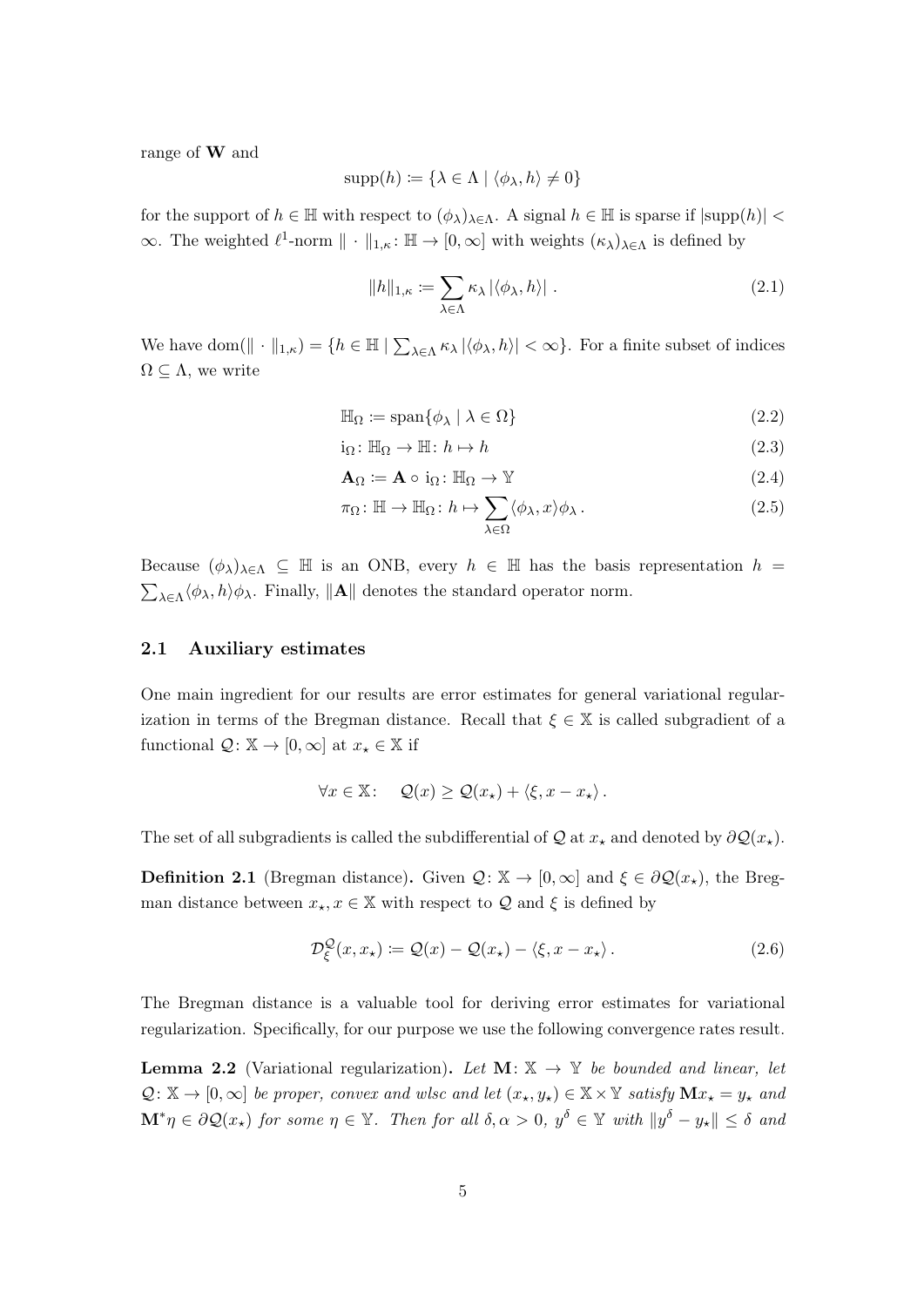$x_{\alpha}^{\delta} \in \operatorname{argmin} \{ ||\mathbf{M}x - y^{\delta}||^2/2 + \alpha \mathcal{Q}(x) \}$  we have

$$
\|\mathbf{M}x_{\alpha}^{\delta} - y^{\delta}\| \le \delta + 2\alpha \|\eta\| \tag{2.7}
$$

$$
D^{\mathcal{Q}}_{\mathbf{M}^*\eta}(x_\alpha^\delta, x_\star) \le (\delta + \alpha \|\eta\|)^2 / (2\alpha). \tag{2.8}
$$

Proof. Lemma 2.2 has been derived in [12, Lemma 3.5]. Note that error estimates for variational regularization in the Bregman distance have first been derived in [3].  $\Box$ 

For our purpose we will apply Lemma 2.2 where  $Q$  is a combination formed by  $R$ and  $\|\cdot\|_{1,\kappa}$ . We will use that the subdifferential of  $\|\cdot\|_{1,\kappa}$  at  $h_{\star}$  consists of all  $\eta =$  $\sum_{\lambda \in \Lambda} \eta_{\lambda} \phi_{\lambda} \in \mathbb{H}$  with

$$
\begin{cases} \eta_{\lambda} = \kappa_{\lambda} \operatorname{sign}(\langle \phi_{\lambda}, h_{\star} \rangle) & \text{for } \lambda \in \operatorname{supp}(h_{\star}) \\ \eta_{\lambda} \in [-\kappa_{\lambda}, \kappa_{\lambda}] & \text{for } \lambda \notin \operatorname{supp}(h_{\star}). \end{cases}
$$

Since the family  $(\eta_\lambda)_{\lambda \in \Lambda}$  is square summable,  $\eta_\lambda = \pm \kappa_\lambda$  can be obtained for only finitely many  $\lambda$  and therefore  $\partial ||h_{\star}||_{1,\kappa}$  is nonempty if and only if  $h_{\star}$  is sparse.

**Remark 2.3** (Weighted  $\ell^1$ -norm). For  $\eta = \sum_{\lambda \in \Lambda} \eta_{\lambda} \phi_{\lambda} \in \partial \|h_{\star}\|_{1,\kappa}$  define

$$
\Omega[\eta] := \{ \lambda \in \Lambda : |\eta_{\lambda}| = \kappa_{\lambda} \}
$$
\n
$$
m[\eta] := \min \{ \kappa_{\lambda} - |\eta_{\lambda}| : \lambda \notin \Omega[\eta] \}. \tag{2.10}
$$

Then  $\Omega[\eta]$  is finite and as  $(\eta_{\lambda})_{\lambda \in \Lambda}$  converges to zero,  $m[\eta]$  is well-defined with  $m[\eta] > 0$ . Because  $\|\cdot\|_{1,\kappa}$  is positively homogeneous it holds  $\|h_{\star}\|_1 = \langle \eta, h_{\star}\rangle$ . Thus, for  $h \in \mathbb{H}$ ,

$$
\mathcal{D}_{\eta}^{\|\cdot\|_{1,\kappa}}(h, h_{\star}) = \|h\|_{1,\kappa} - \langle \eta, h \rangle
$$
  
\n
$$
= \sum_{\lambda \in \Lambda} (\kappa_{\lambda} | \langle \phi_{\lambda}, h \rangle | - \eta_{\lambda} \langle \phi_{\lambda}, h \rangle)
$$
  
\n
$$
\geq \sum_{\lambda \in \Lambda} (\kappa_{\lambda} - |\eta_{\lambda}|) | \langle \phi_{\lambda}, h \rangle |
$$
  
\n
$$
\geq m[\eta] \sum_{\lambda \notin \Omega[\eta]} |\langle \phi_{\lambda}, h \rangle| . \qquad (2.11)
$$

Estimate (2.11) implies that if  $\mathcal{D}_{\eta}^{\|\cdot\|_{1,\kappa}}(h_{\alpha}^{\delta},h_{\star})$  linearly converge to 0, then so does  $\sum_{\lambda \notin \Omega[\eta]} |\langle \phi_{\lambda},h_{\alpha}^{\delta} \rangle|.$ 

**Lemma 2.4.** Let  $\Omega \subseteq \Lambda$  be finite,  $\mathbf{A}_{\Omega}$ :  $\mathbb{H}_{\Omega} \to \mathbb{Y}$  injective and  $h_{\star} \in \mathbb{H}_{\Omega}$ . Then, for all  $h \in \mathbb{H}$ ,

$$
||h - h_{\star}|| \le ||\mathbf{A}_{\Omega}^{-1}|| \|\mathbf{A}h - \mathbf{A}h_{\star}\| + (1 + \|\mathbf{A}_{\Omega}^{-1}|| \|\mathbf{A}\|) \sum_{\lambda \notin \Omega} |\langle \phi_{\lambda}, h \rangle|.
$$
 (2.12)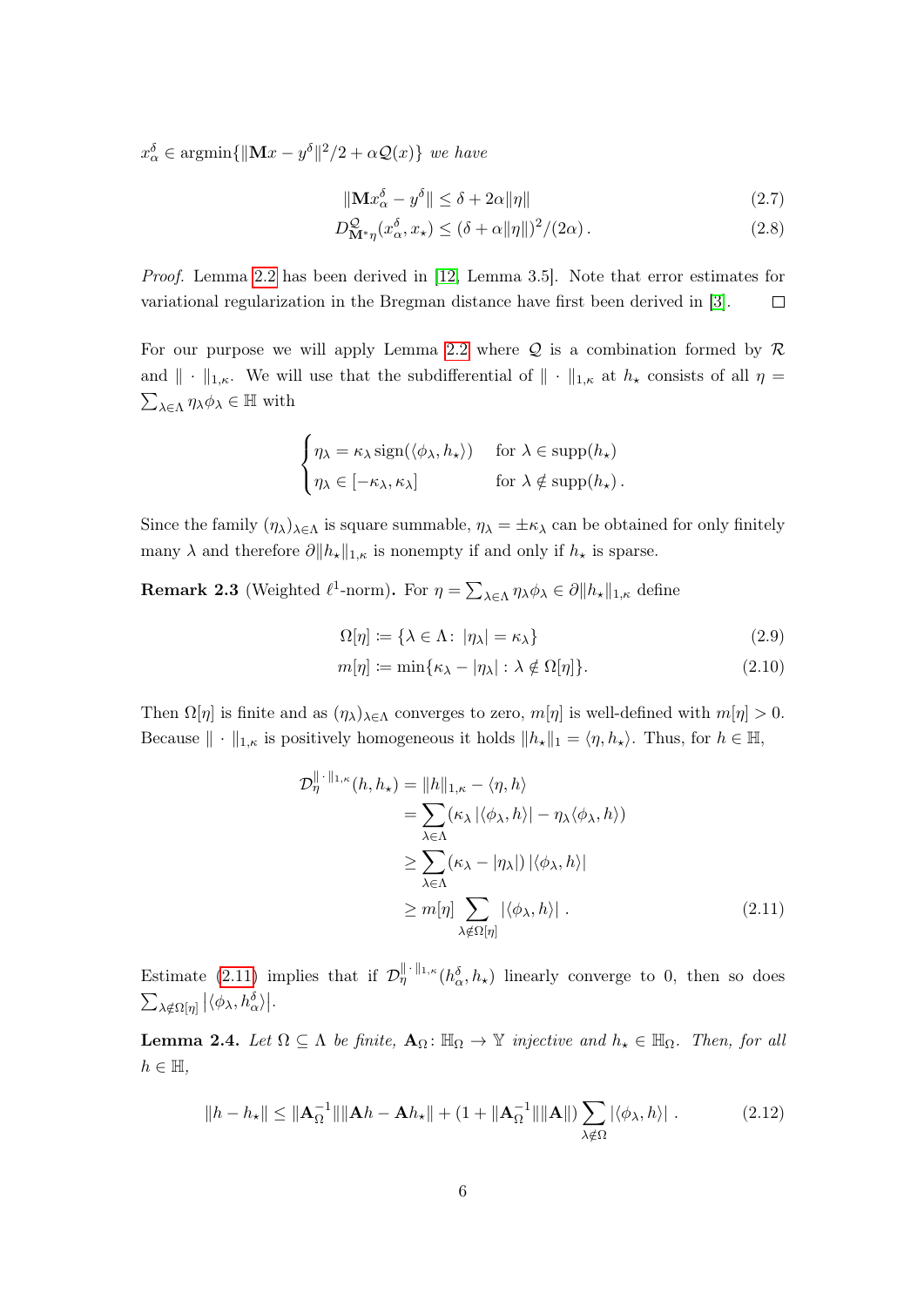*Proof.* Because  $\mathbb{H}_{\Omega}$  is finite dimensional and  $\mathbf{A}_{\Omega}$  is injective, the inverse  $\mathbf{A}_{\Omega}^{-1}$ :  $\text{ran}(\mathbf{A}_{\Omega}) \to$  $\mathbb{H}_{\Omega}$  is well defined and bounded. Consequently,

$$
||h - h_{\star}|| \le ||\pi_{\Omega}h - h_{\star}|| + ||\pi_{\Lambda\setminus\Omega}h||
$$
  
\n
$$
\le ||\mathbf{A}_{\Omega}^{-1}|| ||\mathbf{A}_{\Omega}(\pi_{\Omega}h - h_{\star})|| + ||\pi_{\Lambda\setminus\Omega}h||
$$
  
\n
$$
\le ||\mathbf{A}_{\Omega}^{-1}|| ||\mathbf{A}(h - h_{\star}) - \mathbf{A}\pi_{\Lambda\setminus\Omega}h|| + ||\pi_{\Lambda\setminus\Omega}h||
$$
  
\n
$$
\le ||\mathbf{A}_{\Omega}^{-1}|| ||\mathbf{A}h - \mathbf{A}h_{\star}|| + (1 + ||\mathbf{A}_{\Omega}^{-1}|| ||\mathbf{A}||) ||\pi_{\Lambda\setminus\Omega}h||.
$$

Bounding the  $\ell^2$ -norm by the  $\ell^1$ -norm yields (2.12).

**Lemma 2.5.** Let  $h_{\star} \in \mathbb{H}$  be sparse,  $\eta \in \partial \|h_{\star}\|_{1,\kappa}$  and assume that  $\mathbf{A}_{\Omega[\eta]} : \mathbb{H}_{\Omega[\eta]} \to \mathbb{Y}$  is injective. Then, for  $h \in \mathbb{H}$ ,

$$
||h - h_{\star}|| \le ||\mathbf{A}_{\Omega[\eta]}^{-1}|| \|\mathbf{A}h - \mathbf{A}h_{\star}|| + \frac{1 + ||\mathbf{A}_{\Omega[\eta]}^{-1}|| \|\mathbf{A}||}{m[\eta]} \mathcal{D}_{\eta}^{\|\cdot\|_{1,\kappa}}(h, h_{\star}). \tag{2.13}
$$

*Proof.* Follows form  $(2.12)$ ,  $(2.11)$ .

## 2.2 Relaxed  $\ell^1$  co-regularization

First we derive linear rates for the relaxed model  $\mathcal{B}_{\alpha,\eta\delta}$ . These results will be derived under the following condition.

## Condition 1.

- (1.1)  $(x_\star, h_\star, y_\star) \in \mathbb{X} \times \mathbb{H} \times \mathbb{Y}$  with  $\mathbf{W} x_\star = h_\star$ ,  $\mathbf{A} h_\star = y_\star$ .
- (1.2) ∃u ∈ H:  $\mathbf{W}^*u \in \partial \mathcal{R}(x_{\star})$
- (1.3)  $\exists v \in \mathbb{Y}$ :  $\mathbf{A}^*v u \in \partial \|h_{\star}\|_{1,\kappa}$
- (1.4)  $\mathbf{A}_{\Omega[\mathbf{A}^*v-u]}$  is injective.

Conditions (1.2), (1.3) are source conditions very commonly assumed in regularization theory. From (1.3) it follows that  $h_{\star}$  is sparse and contained in  $\mathbb{H}_{\Omega[\mathbf{A}^*v-u]}$ . Condition (1.4) is the restricted injectivity condition.

**Remark 2.6** (Product formulation). We introduce the operator  $\mathbf{M} \colon \mathbb{X} \times \mathbb{H} \to \mathbb{H} \times \mathbb{Y}$ and the functional  $\mathcal{Q}: \mathbb{X} \times \mathbb{H} \to [0, \infty],$ 

$$
\mathbf{M}(x,h) \coloneqq (\mathbf{W}x - h, \mathbf{A}h) \tag{2.14}
$$

$$
\mathcal{Q}(x,h) \coloneqq \mathcal{R}(x) + \|h\|_{1,\kappa} \,. \tag{2.15}
$$

 $\Box$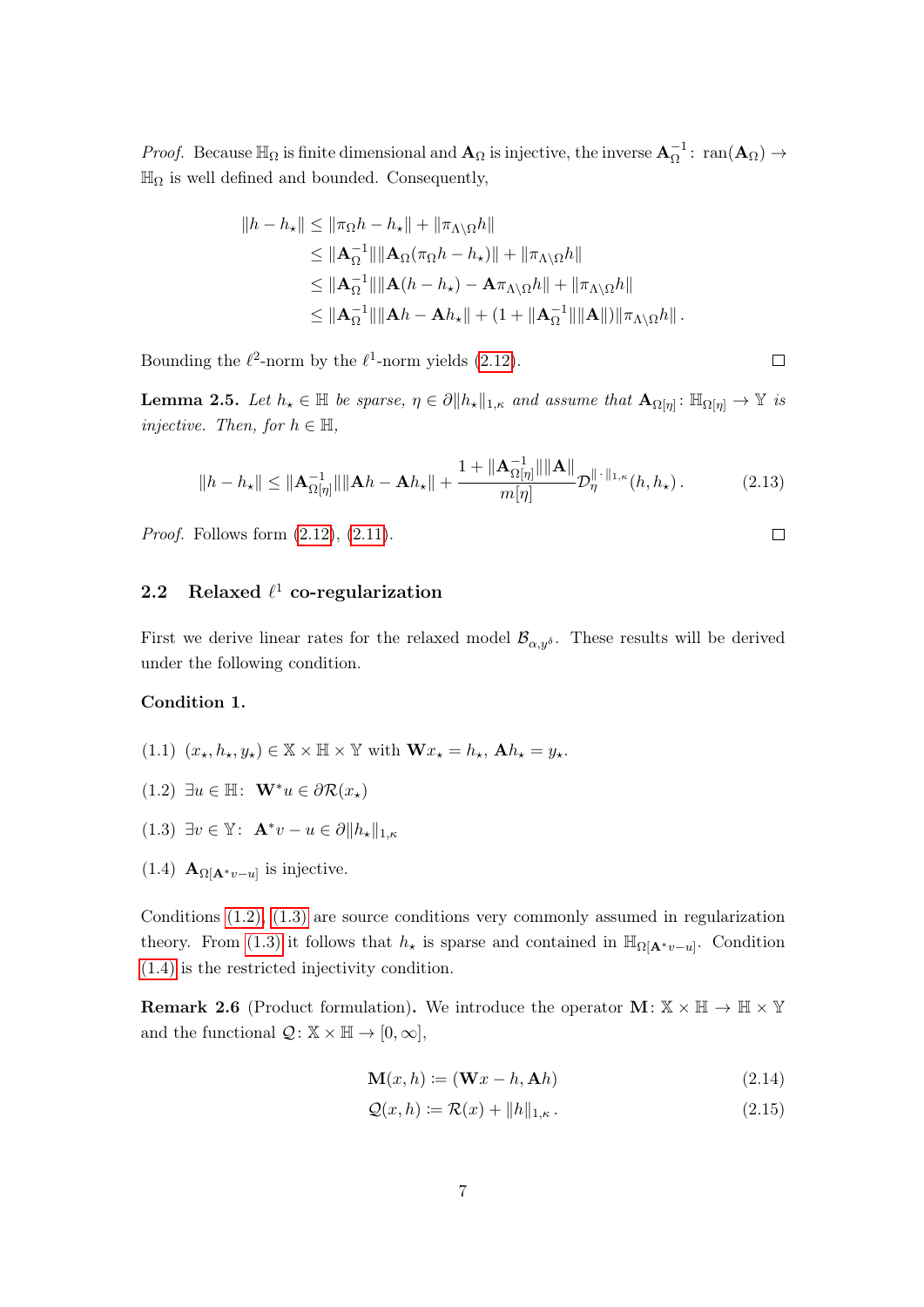Using these notions, one can rewrite the relaxed co-regularization functional  $\mathcal{B}_{\alpha,y\delta}$  as

$$
\mathcal{B}_{\alpha,y^{\delta}}(x,h) = \frac{1}{2} ||\mathbf{M}(x,h) - (0,y^{\delta})||^2 + \alpha \mathcal{Q}(x,h).
$$

Because  $W$  and  $A$  are linear and bounded,  $M$  is linear and bounded, too. Moreover, since R and  $\|\cdot\|_{1,\kappa}$  are proper, convex and wlsc, Q has these properties, too. The subdifferential  $\partial \mathcal{Q}(x_{\star}, h_{\star})$  is given by  $\partial \mathcal{Q}(x_{\star}, h_{\star}) = \partial \mathcal{R}(x_{\star}) \times \partial \|h_{\star}\|_{1,\kappa}$ . The Bregman distance with respect to  $\xi = (\xi_1, \xi_2)$  is given by

$$
\mathcal{D}^{\mathcal{Q}}_{(\xi_1,\xi_2)}((x,h),(x_{\star},h_{\star})) = \mathcal{D}^{\mathcal{R}}_{\xi_1}(x-x_{\star}) + \mathcal{D}^{\|\cdot\|_{1,\kappa}}_{\xi_2}(h-h_{\star}). \tag{2.16}
$$

(1.2), (1.3) can be written as  $\mathbf{M}^*(u, v) \in \partial \mathcal{Q}(x_*, h_*)$ .

Here comes our main estimate for the relaxed model.

**Theorem 2.7** (Relaxed  $\ell^1$  co-regularization). Let Condition 1 hold and consider the parameter choice  $\alpha = C\delta$  for  $C > 0$ . Then for all  $y^{\delta} \in \mathbb{Y}$  with  $||y^{\delta} - y_{\star}|| \leq \delta$  and all  $(x_{\alpha}^{\delta}, h_{\alpha}^{\delta}) \in \operatorname{argmin} \mathcal{B}_{\alpha, y^{\delta}}$  we have

$$
\mathcal{D}_{\mathbf{W}^*u}^{\mathcal{R}}(x_\alpha^\delta, x_\star) \le c_{(u,v)}\delta,\tag{2.17}
$$

$$
||h_{\alpha}^{\delta} - h_{\star}|| \le d_{(u,v)}\delta , \qquad (2.18)
$$

where

$$
c_{(u,v)} := (1 + C ||(u, v)||)^2 / (2C)
$$
  

$$
d_{(u,v)} := 2||\mathbf{A}_{\Omega[\mathbf{A}^*v - u]}^{-1}||(1 + C ||(u, v)||) + \frac{1 + ||\mathbf{A}_{\Omega[\mathbf{A}^*v - u]}^{-1}|| ||\mathbf{A}||}{m[\eta]} c_{(u,v)}.
$$

*Proof.* According to (1.3),  $\eta := \mathbf{A}^* v - u \in \partial ||h_x||_{1,\kappa}$ , which implies that  $\Omega[\eta]$  is finite and  $h_{\star} \in \mathbb{H}_{\Omega[\eta]}$ . With (1.4) and Lemma 2.5 we therefore get

$$
\|h_{\alpha}^{\delta}-h_{\star}\| \leq \|\mathbf{A}_{\Omega[\eta]}^{-1}\| \|\mathbf{A}h_{\alpha}^{\delta}-y_{\star}\| + \frac{(1+\|\mathbf{A}_{\Omega[\eta]}^{-1}\| \|\mathbf{A}\|)}{m[\eta]} \mathcal{D}_{\eta}^{\|\cdot\|_{1,\kappa}}(h_{\alpha}^{\delta},h_{\star}).
$$
 (2.19)

Using the product formulation as in Remark 2.6, according to  $(1.2)$ ,  $(1.3)$  the source condition  $\mathbf{M}^*(u, v) \in \partial \mathcal{Q}(x_*, h_*)$  holds. By Lemma 2.2 and the choice  $\alpha = C\delta$  we obtain

$$
\begin{aligned} &\|\mathbf{M}(x_\alpha^\delta,h_\alpha^\delta)-(0,y^\delta)\|\leq(1+2C\|(u,v)\|)\,\delta\\ \mathcal{D}_{\mathbf{M}^*(u,v)}^{\mathcal{Q}}\left((x_\alpha^\delta,h_\alpha^\delta),(x_\star,h_\star)\right)\leq(1+C\|(u,v)\|)^2/(2C)\,\delta\,. \end{aligned}
$$

Using (2.14), (2.15), (2.16) we obtain

$$
\|\mathbf{A}h_{\alpha}^{\delta} - y^{\delta}\| \le (1 + 2C \|(u, v)\|) \delta
$$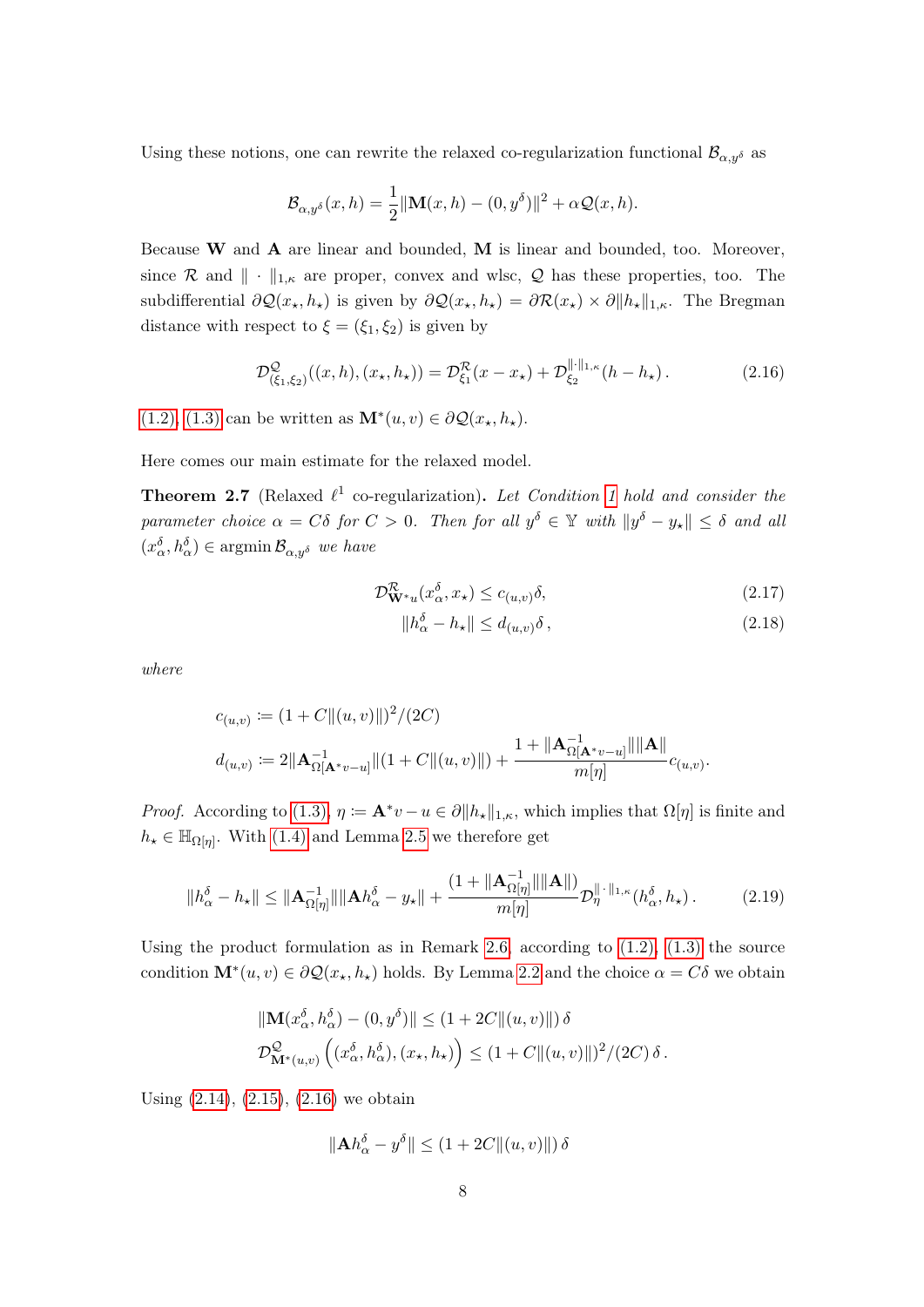$$
\begin{aligned}\n\|\mathbf{W}x_{\alpha}^{\delta} - h_{\alpha}^{\delta}\| &\leq (1 + 2C \|(u, v)\|) \delta \\
\mathcal{D}_{\eta}^{\|\cdot\|_{1,\kappa}}(h_{\alpha}^{\delta}, h_{\star}) &\leq (1 + C \|(u, v)\|)^{2} \delta / (2C) \\
\mathcal{D}_{\mathbf{W}^{*}u}^{R}(x_{\alpha}^{\delta}, x_{\star}) &\leq (1 + C \|(u, v)\|)^{2} \delta / (2C)\n\end{aligned}.
$$

Combining this with (2.19) completes the proof.

If  $R$  is totally convex, then convergence in the Bregman distance implies convergence in the norm [18, Lemma 3.31]. For example, for the standard penalty  $\mathcal{R} = \| \cdot \|^2 / 2$  from Theorem 2.7 one deduces the rate  $||x_{\alpha}^{\delta} - x_{\star}|| = \mathcal{O}(\sigma)$ √  $\delta$ ).

## 2.3 Strict  $\ell^1$  co-regularization

Next we analyze the strict approach (1.2). We derive linear convergence rates under the following condition.

## Condition 2.

- $(2.1)$   $(x_\star, y_\star) \in \mathbb{X} \times \mathbb{Y}$  satisfies  $\mathbf{A}\mathbf{W} x_\star = y_\star$ .
- $(2.2) \exists \nu \in \mathbb{Y}: \ \mathbf{W}^* \mathbf{A}^* \nu \in \partial (\mathcal{R} + \partial ||\mathbf{W}(\cdot)||_{1,\kappa})(x_\star)$
- (2.3)  $\exists \xi \in \partial \mathcal{R}(x_+) \exists \eta \in \partial \mathbb{I} \cdot \mathbb{I}_1(\mathbf{W} x_+)$ :  $\mathbf{W}^* \mathbf{A}^* \nu = \xi + \mathbf{W}^* \eta$
- $(2.4)$  **A**<sub> $\Omega[\eta]$ </sub> is injective.

Condition  $(2.2)$  is a source condition for the forward operator  $WA$  and the regularization functional  $\mathcal{R} + \partial \|\mathbf{W}(\cdot)\|_{1,\kappa}$ . Condition (2.3) assumes the splitting of the subgradient  $\mathbf{W}^*\mathbf{A}^*\nu = \xi + \mathbf{W}^*\eta$  into subgradients  $\xi \in \partial \mathcal{R}(x_\star)$  and  $\mathbf{W}^*\eta \in \partial \|\mathbf{W}(\cdot)\|_1(x_\star)$ . The assumption (2.4) is the restricted injectivity.

**Theorem 2.8** (Strict  $\ell^1$  co-regularization). Let Condition 2 hold and consider the parameter choice  $\alpha = C\delta$  for  $C > 0$ . Then for  $||y^{\delta} - y_{\star}|| \leq \delta$  and  $x_{\alpha}^{\delta} \in \operatorname{argmin} \mathcal{A}_{\alpha, y^{\delta}}$  we have

$$
\mathcal{D}_{\xi}^{\mathcal{R}}(x_{\alpha}^{\delta}, x_{\star}) \le c_{(\nu, \eta)} \delta \tag{2.20}
$$

$$
\|\mathbf{W}x_{\alpha}^{\delta} - \mathbf{W}x_{\star}\| \le d_{(\nu,\eta)}\delta\,,\tag{2.21}
$$

with the constants

$$
c_{(\nu,\eta)} := (1 + C ||\nu||)^2 / (2C)
$$
  

$$
d_{(\nu,\eta)} := 2||\mathbf{A}_{\Omega[\eta]}^{-1}||(1 + C||\nu||) + \frac{1 + ||\mathbf{A}_{\Omega[\eta]}^{-1}||||\mathbf{A}||}{m[\eta]}c_{(\nu,\eta)}.
$$

 $\Box$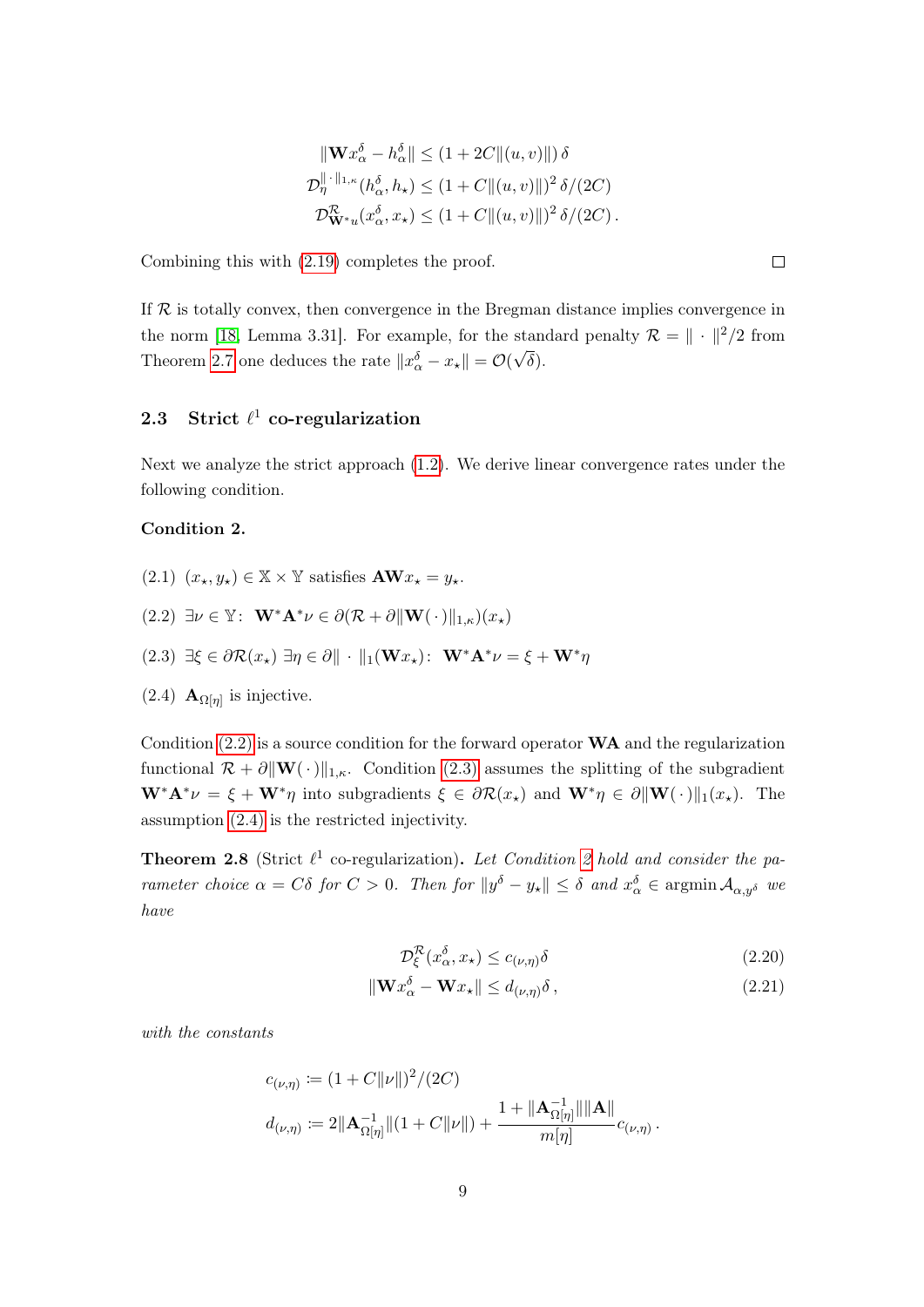*Proof.* Condition 2 implies that  $\Omega[\eta]$  finite and  $\mathbf{W}x_{\star} \in \mathbb{H}_{\Omega[\eta]}$ . From Lemma 2.5 we obtain

$$
\|\mathbf{W}x_{\alpha}^{\delta} - \mathbf{W}x_{\star}\| \le \|\mathbf{A}_{\Omega[\eta]}^{-1}\| \|\mathbf{A}\mathbf{W}x_{\alpha}^{\delta} - y_{\star}\| + \frac{(1 + \|\mathbf{A}_{\Omega[\eta]}^{-1}\| \|\mathbf{A}\|)}{m[\eta]} \mathcal{D}_{\eta}^{\|\cdot\|_1}(\mathbf{W}x_{\alpha}^{\delta}, \mathbf{W}x_{\star}).\tag{2.22}
$$

According to (2.2) and Lemma 2.2 applied with  $\mathbf{M} = \mathbf{A}\mathbf{W}$  and  $\mathcal{Q} = \mathcal{R} + ||\mathbf{W}(\cdot)||_{1,\kappa}$  we obtain

$$
\|\mathbf{A}\mathbf{W}\mathbf{x}_{\alpha}^{\delta} - \mathbf{y}^{\delta}\| \le (1 + 2C\|\nu\|)\delta\tag{2.23}
$$

$$
\mathcal{D}_{\mathbf{W}^*\mathbf{A}^*\nu}^{\mathcal{Q}}\left(x_\alpha^\delta, x_\star\right) \le (1 + C \|\nu\|)^2 / (2C) \,\delta. \tag{2.24}
$$

From (2.2) we obtain  $\mathcal{D}_{\mathbf{W}^*\mathbf{A}^*\nu}^{\mathcal{Q}} = \mathcal{D}_{\eta}^{\|\cdot\|_1}(\mathbf{W}(\cdot), \mathbf{W}(\cdot)) + \mathcal{D}_{\xi}^{\mathcal{R}}$ . Together with (2.22), (2.23), (2.23) this show the claim.  $\Box$ 

# 3 Necessary Conditions

In this section we show that the source condition and restricted injectivity are not only sufficient but also necessary for linear convergence of relaxed  $\ell^1$  co-regularization. In the following we restrict ourselves to the  $\ell^1$ -norm

$$
\|\,\cdot\,\|_1\coloneqq\|\,\cdot\,\|_{1,1}=\sum_{\lambda\in\Lambda}|\langle\phi_\lambda,\,\cdot\,\rangle|\,.
$$

We denote by  $M$  and  $Q$  the product operator and regularizer defined in  $(2.14)$ ,  $(2.15)$ . We call  $(x_{\star}, h_{\star})$  a Q-minimizing solution of  $\mathbf{M}(x, h) = (0, y_{\star})$  if  $x_{\star} \in \operatorname{argmin}\{Q(x) \mid \mathbf{M}(x, h) = (0, y_{\star})\}$  $\mathbf{M}(x, h) = (0, y_*)\}.$  In this section we fix the following list of assumptions which is slightly stronger than Assumption A.

#### Assumption B.

- $(B.1)$  **W**:  $\mathbb{X} \rightarrow \mathbb{H}$  is linear and bounded with dense range.
- (B.2)  $\mathbf{A} : \mathbb{H} \to \mathbb{Y}$  is linear and bounded.
- (B.3)  $\mathcal{R} : \mathbb{H} \to [0, \infty]$  is proper, strictly convex and wlsc.
- (B.4)  $\Lambda$  is countable index set.
- $(B.5)$   $(\phi_{\lambda})_{\lambda \in \Lambda} \subseteq \mathbb{H}$  is an ONB of  $\mathbb{H}$ .
- (B.6)  $\forall \lambda \in \Lambda : \phi_{\lambda} \in \text{ran}(\mathbf{W}).$
- (B.7)  $\exists x \in \mathbb{X} : \mathcal{R}(x) + ||\mathbf{W}x||_1 < \infty.$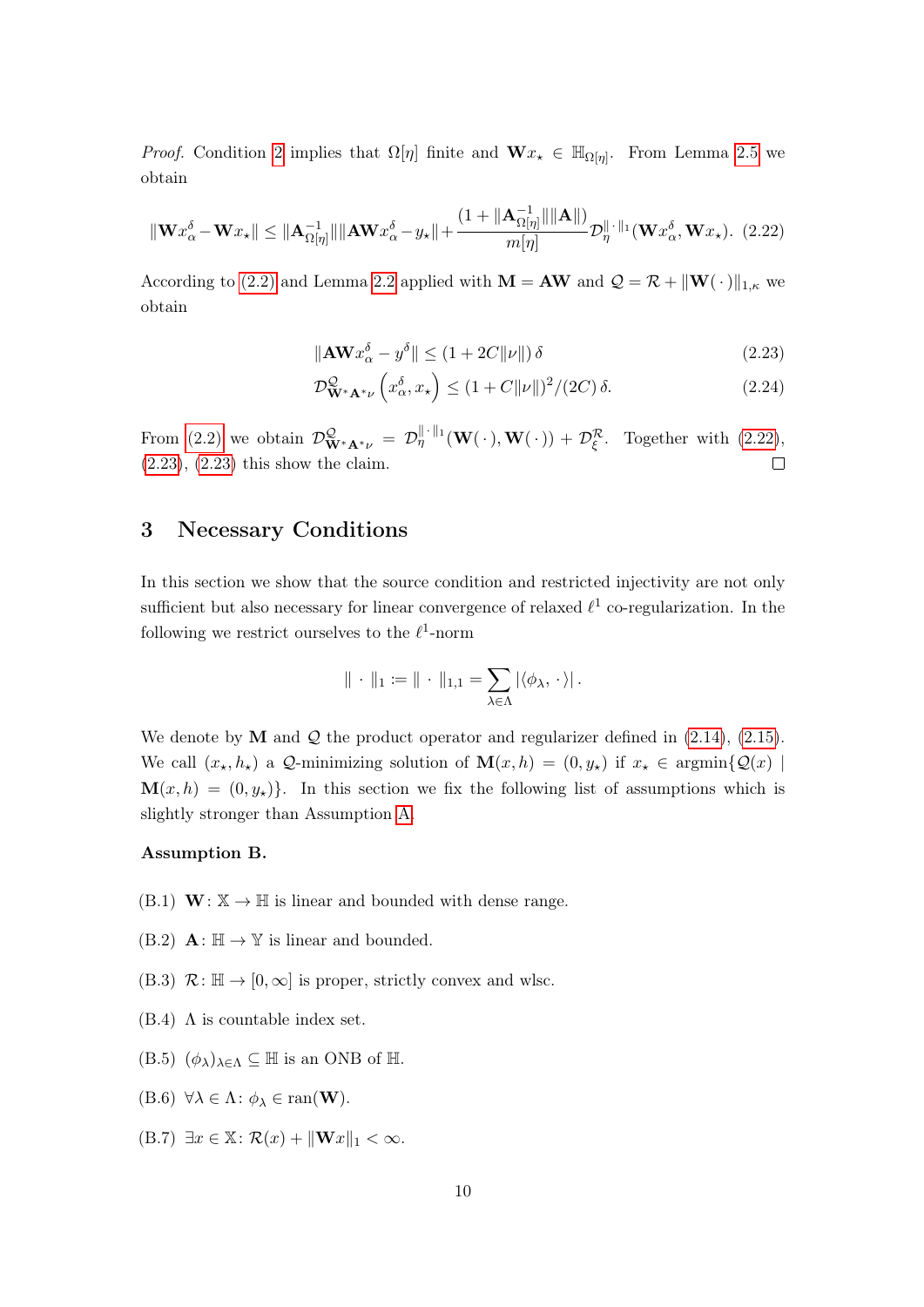(B.8) R is Gateaux differentiable at  $x_{\star}$  if  $(x_{\star}, h_{\star})$  is the unique Q-minimizing solution of  $M(x, h) = (0, y_*)$ .

Under Assumption B, the equation  $\mathbf{M}(x, h) = (0, y_*)$  has a unique Q-minimizing solution.

## Condition 3.

- (3.1)  $(x_\star, h_\star, y_\star) \in \mathbb{X} \times \mathbb{H} \times \mathbb{Y}$  with  $\mathbf{A} h_\star = y_\star$ ,  $\mathbf{W} x_\star = h_\star$ .
- $(3.2) \exists u \in \mathbb{H}: \mathbf{W}^*u \in \partial \mathcal{R}(x_*)$
- (3.3)  $\exists v \in \mathbb{Y}: \mathbf{A}^*v u \in \partial \|h_{\star}\|_1$
- (3.4)  $\forall \lambda \notin \text{supp}(h_\star): |\langle \phi_\lambda, \mathbf{A}^* v u \rangle| < 1$
- $(3.5)$   $\mathbf{A}_{\text{supp}[h_{\star}]}$  is injective.

#### 3.1 Auxiliary results

Condition 3 is clearly stronger than Condition 1. Below we will show that these conditions are actually equivalent. For that purpose we start with several lemmas. These results are in the spirit of [12] where necessary conditions for standard  $\ell^1$  minimization have been derived.

**Lemma 3.1.** Assume that  $(x_*, h_*) \in \mathbb{X} \times \mathbb{H}$  is the unique Q-minimizing solution of  $\mathbf{M}(x, h) = (0, y_{\star}),$  let  $u \in \mathbb{H}$  satisfy  $\mathbf{W}^*u = \partial \mathcal{R}(x_{\star})$  and assume that  $h_{\star}$  is sparse. Then:

- (a) The restricted mapping  $\mathbf{A}_{\text{supp}(h_{\star})}$  is injective.
- (b) For every finite set  $\Omega_1$  with  $\text{supp}(h_\star) \cap \Omega_1 = \emptyset$  there exists  $\theta \in \mathbb{Y}$  such that

$$
\forall \lambda \in \text{supp}(h_{\star}) : \langle \phi_{\lambda}, \mathbf{A}^*\theta - u \rangle = \text{sign}(\langle \phi_{\lambda}, h_{\star} \rangle)
$$

$$
\forall \lambda \in \Omega_1 : |\langle \phi_{\lambda}, \mathbf{A}^*\theta - u \rangle| < 1.
$$

*Proof.* (a): Denote  $\Omega := \text{supp}(h_\star)$ . After possibly replacing some basis vectors by  $-\phi_\lambda$ , we may assume without loss of generality that  $sign(\langle \phi_\lambda, h_\star \rangle) = 1$  for  $\lambda \in \Omega$ . Since  $(x_{\star}, h_{\star})$  is the unique Q-minimizing solution of  $\mathbf{M}(x, h) = (0, y_{\star})$ , it follows that

$$
\mathcal{Q}(x_{\star}, h_{\star}) < \mathcal{Q}(x_{\star} + tx, h_{\star} + t\mathbf{W}x)
$$

for all  $t \neq 0$  and all  $x \in \mathbb{X}$  with  $w := \mathbf{W}x \in \text{ker}(\mathbf{A}) \setminus \{0\}$ . Because  $\Omega$  is finite, the mapping

$$
t \mapsto ||h_{\star} + tw||_1 = \sum_{\lambda \in \Omega} |\langle \phi_{\lambda}, h_{\star} \rangle + t \langle \phi_{\lambda}, w \rangle| + |t| \sum_{\lambda \notin \Omega} |\langle \phi_{\lambda}, w \rangle|
$$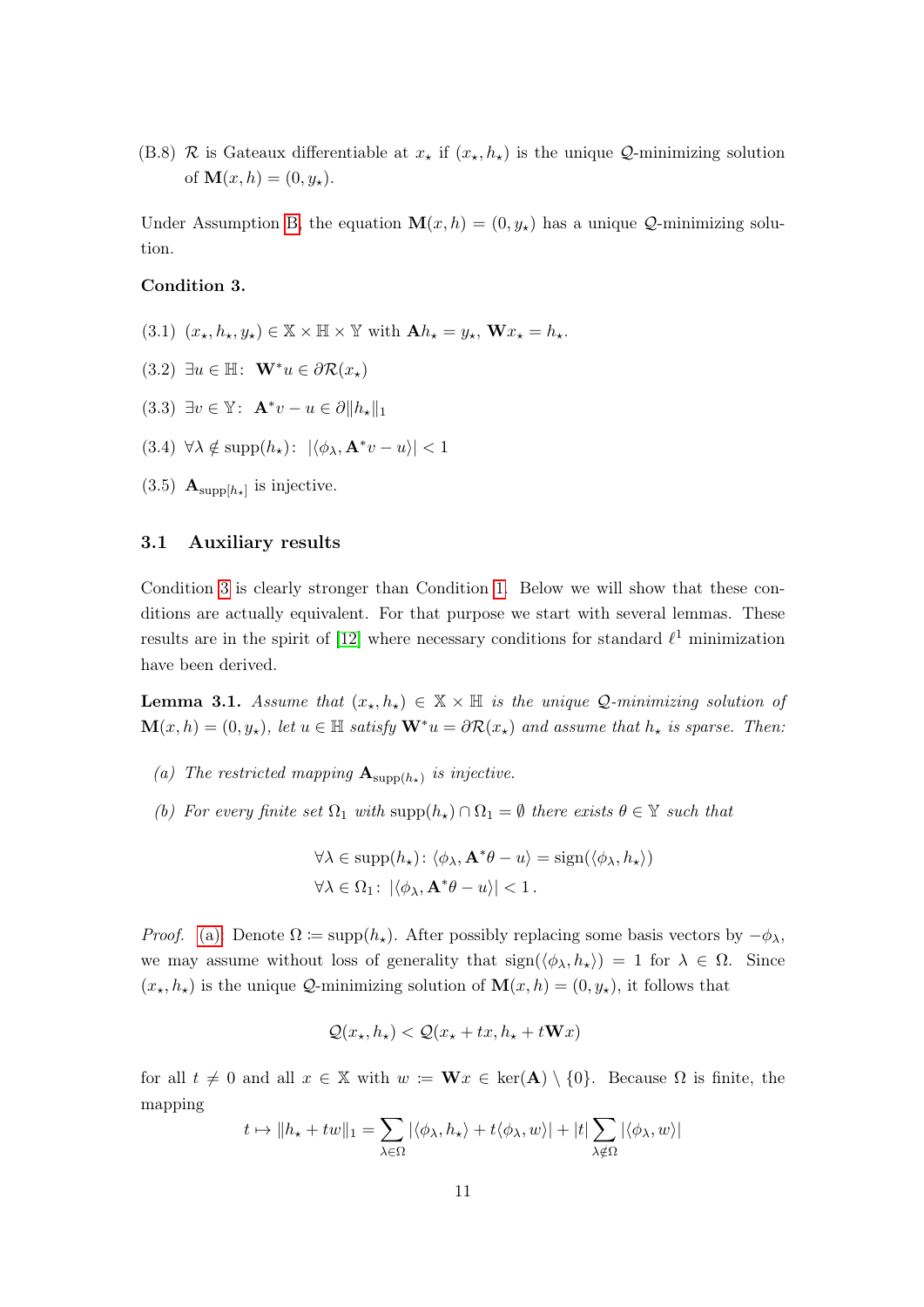is piecewise linear. Taking the one-sided directional derivative of  $Q$  with respect to  $t$ , we have

$$
0 < \lim_{t \downarrow 0} \frac{\mathcal{Q}(x_\star + tx, h_\star + tw) - \mathcal{Q}(x_\star, h_\star)}{t}
$$
\n
$$
= \lim_{t \downarrow 0} \frac{\|h_\star + tw\|_1 - \|h_\star\|_1}{t} + \lim_{t \downarrow 0} \frac{\mathcal{R}(x_\star + tx) - \mathcal{R}(x_\star)}{t}
$$
\n
$$
= \sum_{\lambda \in \Omega} \langle \phi_\lambda, w \rangle + \sum_{\lambda \notin \Omega} |\langle \phi_\lambda, w \rangle| + \langle \mathbf{W}^* u, x \rangle. \tag{3.1}
$$

For the last equality we used that  $\langle \phi_{\lambda}, h_{\star} \rangle = 1$  for all  $\lambda \in \Omega$ , that R is Gateaux differentiable and that  $\mathbf{W}^*u = \partial \mathcal{R}(x_*)$ . Inserting  $-(x, w)$  instead of  $(x, w)$  in (3.1) we deduce

$$
\sum_{\lambda \notin \Omega} |\langle \phi_{\lambda}, w \rangle| > \left| \sum_{\lambda \in \Omega} \langle \phi_{\lambda}, w \rangle + \langle u, w \rangle \right| \tag{3.2}
$$

for all  $w \in (\ker(\mathbf{A}) \cap \text{ran}(\mathbf{W})) \setminus \{0\}$ . In particular,

$$
\forall w \in (\ker(\mathbf{A}) \cap \text{ran}(\mathbf{W})) \setminus \{0\} \colon \sum_{\lambda \notin \Omega} |\langle \phi_{\lambda}, w \rangle| > 0 \tag{3.3}
$$

and consequentially  $\ker(A) \cap \text{ran}(W) \cap \mathbb{H}_{\Omega} = \{0\}$ . Because  $\phi_{\lambda} \in \text{ran}(W)$  for all  $\lambda \in \Lambda$ and  $\Omega$  is finite, we have  $\mathbb{H}_{\Omega} \subseteq \text{ran}(\mathbf{W})$ . Therefore ker $(\mathbf{A}) \cap \mathbb{H}_{\Omega} = \{0\}$  which verifies that  $\mathbf{A}_{\Omega}$  is injective.

(b): Let  $\Omega_1 \subseteq \Lambda$  be finite with  $\Omega \cap \Omega_1 = \emptyset$ . Inequality (3.2) and the finiteness of  $\Omega \cup \Omega_1$ imply the existence of a constant  $\mu \in (0,1)$  such that, for  $w \in \text{ker}(\mathbf{A}) \cap \mathbb{H}_{\Omega \cup \Omega_1}$ ,

$$
\mu \sum_{\lambda \in \Omega_1} |\langle \phi_\lambda, w \rangle| \ge \left| \sum_{\lambda \in \Omega} \langle \phi_\lambda, w \rangle + \langle u, w \rangle \right|.
$$
 (3.4)

Assume for the moment  $\xi \in \text{ran}(\mathbf{A}_{\Omega\cup\Omega_1}^*)$ . Then  $\xi = \mathbf{A}_{\Omega\cup\Omega_1}^* \theta$  for some  $\theta \in \mathbb{Y}$ . Due to (B.5),  $\pi_{\Omega}$  is an orthogonal projection and the adjoint of the embedding i<sub> $\Omega$ </sub>. The identity  $\pi_{\Omega\cup\Omega_1} \circ \mathbf{A}^* = (\mathbf{A} \circ i_{\Omega\cup\Omega_1})^* = \mathbf{A}^*_{\Omega\cup\Omega_1}$  implies that

$$
\forall \lambda \in \Omega \cup \Omega_1 \colon \langle \phi_\lambda, \xi \rangle = \langle \phi_\lambda, \mathbf{A}^*_{\Omega \cup \Omega_1} \theta \rangle = \langle \phi_\lambda, \mathbf{A}^* \theta \rangle.
$$

By assumption,  $\mathbb{H}_{\Omega\cup\Omega_1}$  is finite dimensional and therefore  $\text{ran}(\mathbf{A}^*_{\Omega\cup\Omega_1}) = \text{ker}(\mathbf{A}_{\Omega\cup\Omega_1})^\perp \subseteq$  $\mathbb{H}_{\Omega\cup\Omega_1}$ , where  $(\cdot)^{\perp}$  denotes the orthogonal complement in  $\mathbb{H}_{\Omega\cup\Omega_1}$ . Consequently we have to show the existence of  $\xi \in (\ker(\mathbf{A}_{\Omega \cup \Omega_1})^{\perp} \subseteq \mathbb{H}_{\Omega \cup \Omega_1}$  with

$$
\langle \phi_{\lambda}, \xi \rangle = 1 + u_{\lambda} \qquad \forall \lambda \in \Omega, \langle \phi_{\lambda}, \xi \rangle \in (u_{\lambda} - 1, u_{\lambda} + 1) \quad \forall \lambda \in \Omega_1,
$$
\n(3.5)

where  $u_{\lambda} \coloneqq \langle \phi_{\lambda}, u \rangle$ .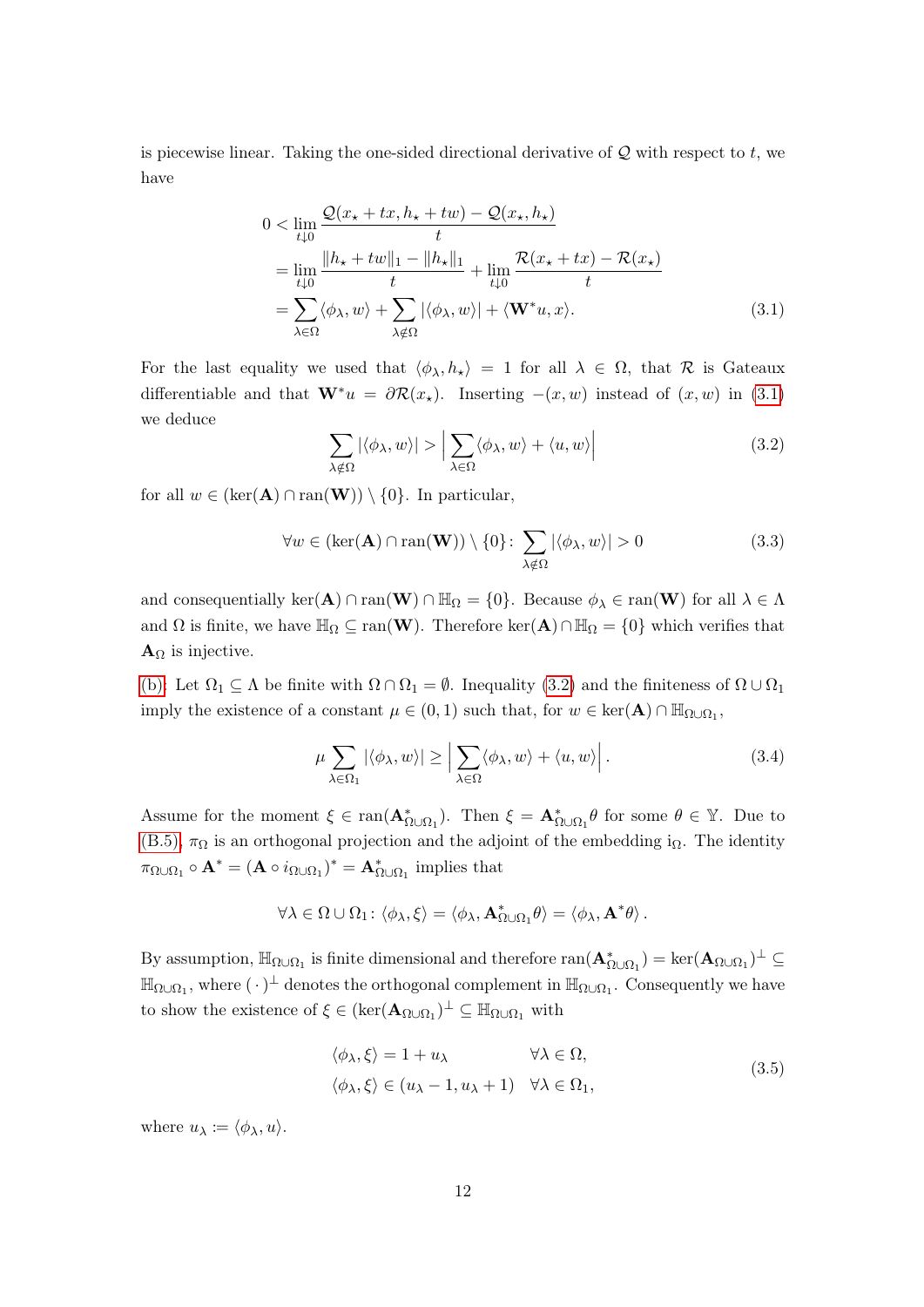Define the element  $z \in \mathbb{H}_{\Omega \cup \Omega_1}$  by  $\langle \phi_\lambda, z \rangle = 1 + u_\lambda$  for  $\lambda \in \Omega$  and  $\langle \phi_\lambda, z \rangle = u_\lambda$  for  $\lambda \in \Omega_1$ . If  $z \in (\ker(\mathbf{A}))^{\perp}$ , then we choose  $\xi := z$  and  $(3.5)$  is fulfilled. If, on the other hand,  $z \notin (\ker(A))^{\perp}$ , then  $\dim(\ker(A_{\Omega \cup \Omega_1})) =: s \geq 1$  and there exists a basis  $(w^{(1)}, \ldots, w^{(s)})$ of ker $(\mathbf{A}_{\Omega \cup \Omega_1})$  such that

$$
1 = \langle z, w^{(i)} \rangle
$$
  
\n
$$
= \sum_{\lambda \in \Omega} (1 + u_{\lambda}) \langle \phi_{\lambda}, w^{(i)} \rangle + \sum_{\lambda \in \Omega_1} u_{\lambda} \langle \phi_{\lambda}, w^{(i)} \rangle
$$
  
\n
$$
= \sum_{\lambda \in \Omega} \langle \phi_{\lambda}, w^{(i)} \rangle + \sum_{\lambda \in \Omega \cup \Omega_1} u_{\lambda} \langle \phi_{\lambda}, w^{(i)} \rangle + \sum_{\lambda \notin \Omega \cup \Omega_1} u_{\lambda} \langle \phi_{\lambda}, w^{(i)} \rangle
$$
  
\n
$$
= \sum_{\lambda \in \Omega} \langle \phi_{\lambda}, w^{(i)} \rangle + \langle u, w^{(i)} \rangle \quad \forall i \in \{1, ..., s\}
$$
\n(3.6)

Consider now the constrained minimization problem on  $\mathbb{H}_{\Omega_1}$ 

$$
\max_{\lambda \in \Omega_1} |\langle \phi_{\lambda}, z' \rangle| \to \min
$$
\nsubject to  $\langle z', w^{(i)} \rangle = -1$  for  $i \in \{1, ..., s\}.$  (3.7)

Because of the equality  $1 = \langle z, w^{(i)} \rangle$ , the admissible vectors z' in (3.7) are precisely those for which  $\xi := z + z' \in (\ker(\mathbf{A}_{\Omega \cup \Omega_1}))^{\perp}$ . Thus, the task of finding  $\xi$  satisfying (3.5) reduces to showing that the value of (3.7) is strictly smaller that 1. Note that the dual of the convex function  $z' \mapsto \max_{\lambda \in \Omega_1} |\langle \phi_\lambda, z' \rangle|$  is the function

$$
\max_{\Omega_1} \ni z' \mapsto \begin{cases} 0 & \text{if } \sum_{\lambda \in \Omega_1} |\langle \phi_\lambda, z' \rangle| \le 1 \\ +\infty & \text{if } \sum_{\lambda \in \Omega_1} |\langle \phi_\lambda, z' \rangle| > 1. \end{cases}
$$
(3.8)

Recalling that  $\langle z', w^{(i)} \rangle = \sum_{\lambda \in \Omega_1} \langle \phi_\lambda, z' \rangle \phi_\lambda w^{(i)}$ , it follows that the dual problem to (3.7) is the following constrained problem on  $\mathbb{R}^s$ :

$$
S(p) := -\sum_{i=1}^{s} p_i \to \min
$$
  
subject to 
$$
\sum_{\lambda \in \Omega_1} \left| \sum_{i=1}^{s} p_i \langle \phi_{\lambda}, w^{(i)} \rangle \right| \le 1.
$$
 (3.9)

From (3.6) we obtain that

$$
\sum_{\lambda \in \Omega} \sum_{i=1}^{s} p_i \langle \phi_{\lambda}, w^{(i)} \rangle + \sum_{i=1}^{s} p_i \langle u, w^{(i)} \rangle = \sum_{i=1}^{s} p_i = -S(p)
$$

for every  $p \in \mathbb{R}^s$ . Taking  $w = \sum_{i=1}^s p_i w^{(i)} \in \text{ker}(\mathbf{A}) \cap \mathbb{H}_{\Omega \cup \Omega_1}$ , inequality (3.4) therefore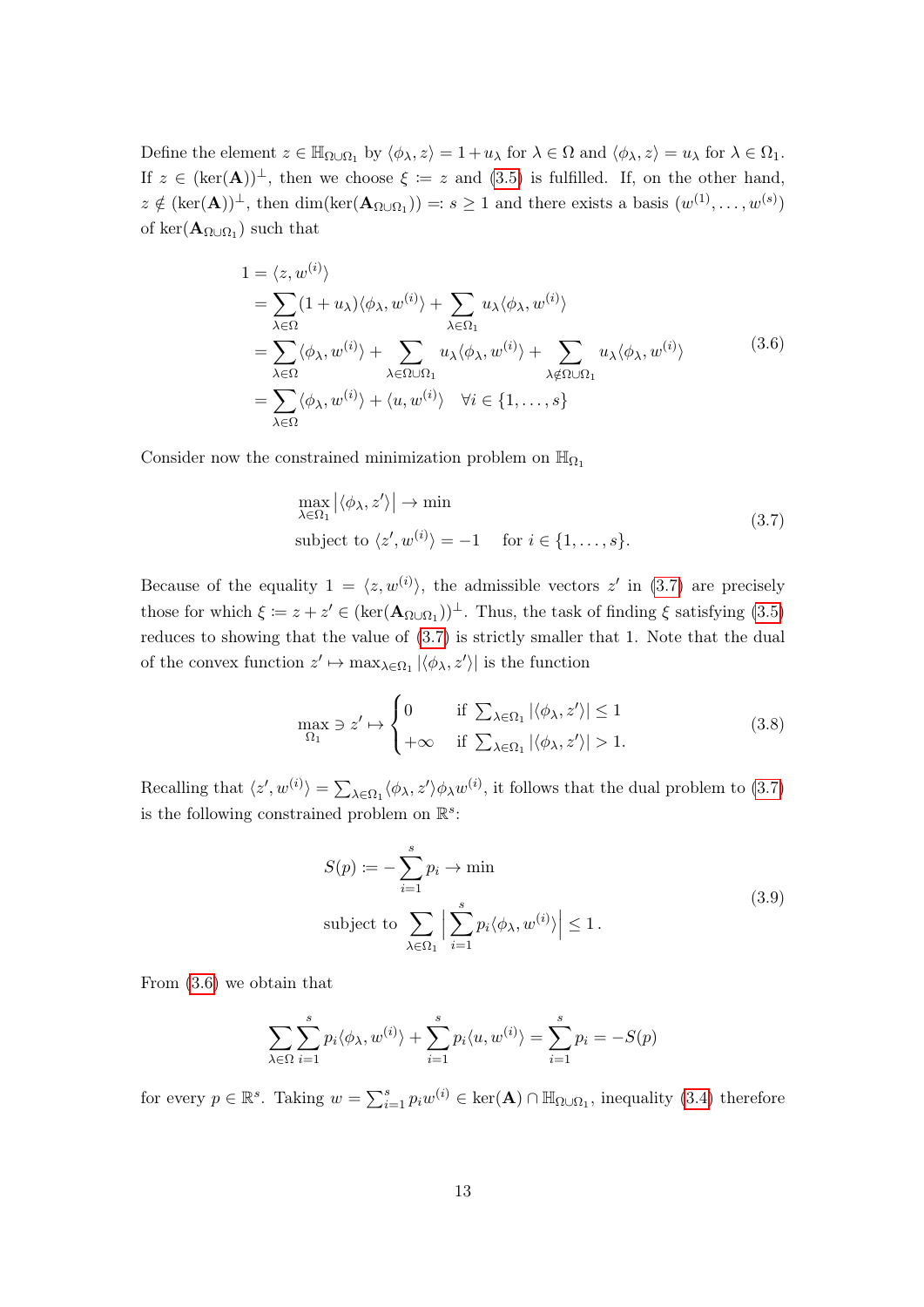implies that for every  $p \in \mathbb{R}^s$  there exist  $\mu \in (0, 1)$  such that

$$
\mu \sum_{\lambda \in \Omega_1} \left| \sum_{i=1}^s p_i \langle \phi_{\lambda}, w^{(i)} \rangle \right|
$$
  
\n
$$
\geq \left| \sum_{\lambda \in \Omega} \sum_{i=1}^s p_i \langle \phi_{\lambda}, w^{(i)} \rangle + \sum_{i=1}^s p_i \langle u, w^{(i)} \rangle \right|
$$
  
\n
$$
= \left| \sum_{i=1}^s p_i \right| = |S(p)| .
$$

From (3.9) it follows that  $|S(p)| \leq \mu$  for every admissible vector  $p \in \mathbb{R}^s$  for (3.9). Thus the value of  $S(p)$  in (3.9) is greater than or equal to  $-\mu$ . Since the value of the primal problem (3.7) is the negative of the dual problem (3.9), this shows that the value of (3.7) is at most  $\mu$ . As  $\mu \in (0,1)$ , this proves that the value of (3.7) is strictly smaller than 1 and, as we have shown above, this proves assertion (3.5).  $\Box$ 

**Lemma 3.2.** Assume that  $(x_*, h_*) \in \mathbb{X} \times \mathbb{H}$  is the unique Q-minimizing solution of  $\mathbf{M}(x, h) = (0, y_*)$  and suppose  $\mathbf{W}^*u \in \partial \mathcal{R}(x_*)$ ,  $\mathbf{A}^*v-u \in \partial ||h_*||_1$  for some  $(u, v) \in \mathbb{H} \times \mathbb{Y}$ . Then  $(x_{\star}, h_{\star})$  satisfies Condition 3.

Proof. The restricted injectivity condition (3.5) follows from Lemma 3.1. Conditions (3.1), (3.2) are satisfied according to assumption. Define now

$$
\Omega_1 := \Omega[\mathbf{A}^* v - u] \setminus \mathrm{supp}(h_\star)
$$
  
=  $\{\lambda \in \Lambda \setminus \mathrm{supp}(h_\star) \mid |\langle \phi_\lambda, \mathbf{A}^* v - u \rangle| = 1\}.$ 

Because  $(\langle \phi_\lambda, \mathbf{A}^* v - u \rangle)_{\lambda \in \Lambda} \subseteq \ell^2(\Lambda)$ , the set  $\Omega_1$  is finite. Let  $\theta \in \mathbb{Y}$  be as in Lemma 3.1 (b) and set

$$
\|\theta\|_{\infty} := \sup\{|\langle \phi_{\lambda}, \mathbf{A}^*\theta - u \rangle| \mid \lambda \in \Lambda\}
$$
  

$$
a := (1 - m[\mathbf{A}^*v - u])/(2\|\theta\|_{\infty})
$$
  

$$
\hat{v} := (1 - a)v + a\theta.
$$

Note that  $a \in (0, 1/2]$ . Then the following hold:

• If  $\lambda \in \text{supp}(h_\star)$ , then

$$
\langle \phi_{\lambda}, \mathbf{A}^*\hat{v} - u \rangle = (1 - a) \langle \phi_{\lambda}, \mathbf{A}^*v - u \rangle + a \langle \phi_{\lambda}, \mathbf{A}^*\theta - u \rangle = \text{sign}(\langle \phi_{\lambda}, h_{\star} \rangle).
$$

• If  $\lambda \in \Omega_1$ , then

$$
|\langle \phi_{\lambda}, \mathbf{A}^*\hat{v} - u \rangle| \le (1 - a) |\langle \phi_{\lambda}, \mathbf{A}^*v - u \rangle| + a |\langle \phi_{\lambda}, \mathbf{A}^*\theta - u \rangle| < (1 - a) + a = 1.
$$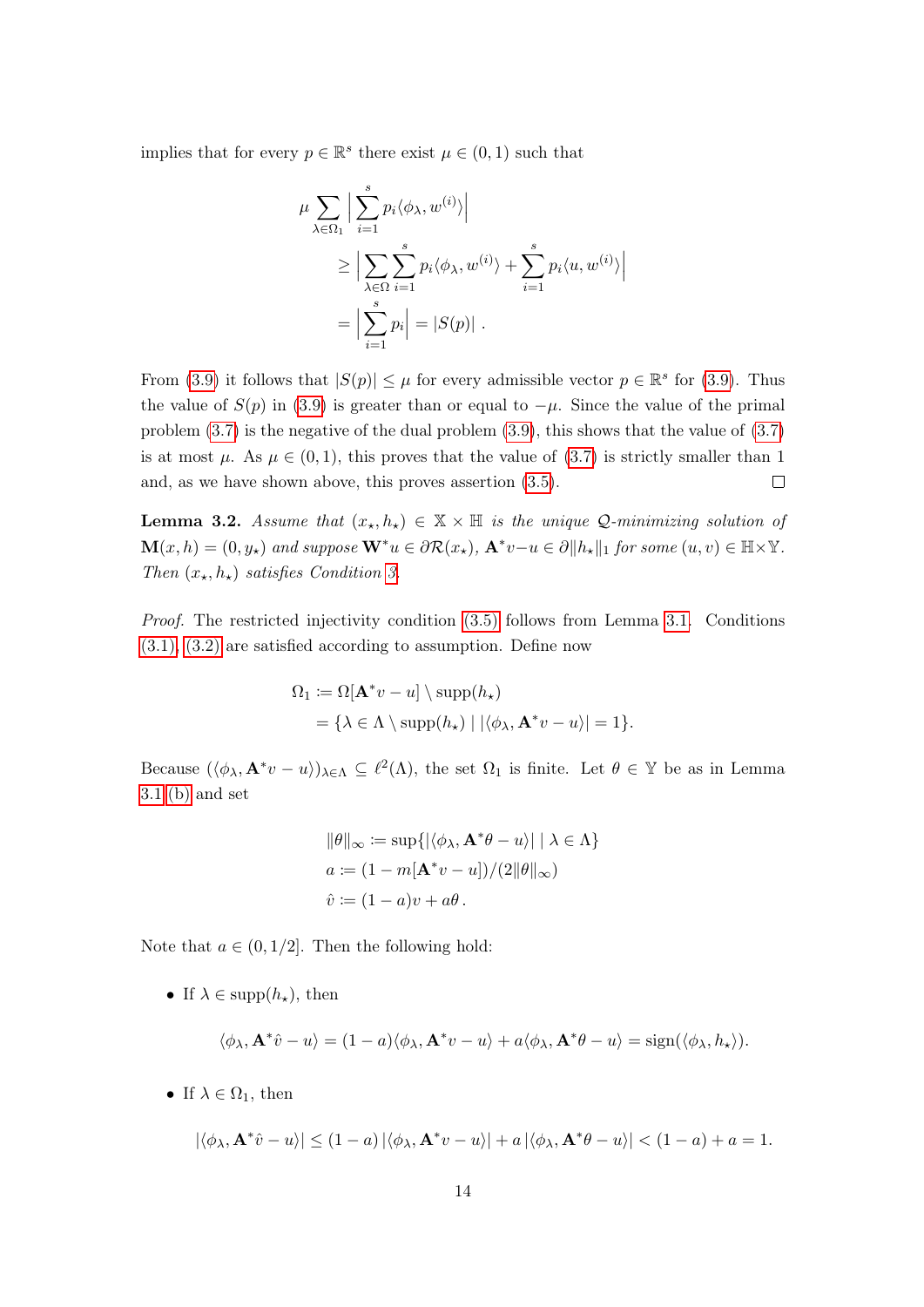• If  $\lambda \in \Lambda \setminus (\text{supp}(h_{\star}) \cup \Omega_1)$ , then

$$
|\langle \phi_{\lambda}, \mathbf{A}^* \hat{v} - u \rangle|
$$
  
\n
$$
\leq (1 - a) m[\mathbf{A}^* v - u] + a ||\theta||_{\infty}
$$
  
\n
$$
\leq m[\mathbf{A}^* v - u] + (1 - m[\mathbf{A}^* v - u])/2
$$
  
\n
$$
= (1 + m[\mathbf{A}^* v - u])/2 < 1.
$$

Consequently  $(u, \hat{v})$  satisfies  $(3.3), (3.4)$ .

**Lemma 3.3.** Let  $(\delta_k)_{k\in\mathbb{N}} \in (0,\infty)^{\mathbb{N}}$  converge to  $0$ ,  $(y_k)_{k\in\mathbb{N}} \in \mathbb{Y}^{\mathbb{N}}$  satisfy  $||y_k - y_*|| \leq \delta_k$ and  $x_k \in \operatorname{argmin} \mathcal{B}_{\alpha, y^\delta}$  with  $\alpha_k \geq C \delta_k$  for  $C > 0$ . Then  $||x_k - x_{\star}|| \to 0$  and  $||\mathbf{M} x_k - y_k|| =$  $\mathcal{O}(\delta_k)$  as  $k \to \infty$  imply ran( $\mathbf{M}^* \cap \partial \mathcal{Q}(x_*) \neq \emptyset$ .

Proof. See [12, Lemma 4.1]. The proof given there also applies to our situation.  $\Box$ 

## 3.2 Main result

The following theorem in the main results of this section and shows that the source condition and restricted injectivity are in fact necessary for linear convergence.

**Theorem 3.4** (Converse results). Let  $(x_*, h_*, y_*) \in \mathbb{X} \times \mathbb{H} \in \mathbb{Y}$  satisfy  $\mathbf{A}h_* = y_*$  and  $\mathbf{W} x_{\star} = h_{\star}$  and let Assumption 3 hold. Then the following statements are equivalent:

- (i)  $(x_{\star}, h_{\star}, y_{\star})$  satisfies Condition 3.
- (ii)  $(x_{\star}, h_{\star}, y_{\star})$  satisfies Condition 1.
- (iii)  $\exists \xi \in \partial \mathcal{R}(x_{\star}) \ \forall C > 0 \ \exists c_1, c_2 > 0$ : For  $\alpha = C\delta$ ,  $||y^{\delta} y_{\star}|| \leq \delta$ , and  $(x_{\alpha}^{\delta}, h_{\alpha}^{\delta}) \in$  $\operatorname{argmin} \mathcal{B}_{\alpha, y^{\delta}}$  we have

$$
\mathcal{D}_{\xi}^{\mathcal{R}}(x_{\alpha}^{\delta}, x_{\star}) \le c_1 \delta \tag{3.10}
$$

$$
||h_{\alpha}^{\delta} - h_{\star}|| \le c_2 \delta.
$$
\n(3.11)

(iv)  $(x_\star, h_\star)$  is the unique Q-minimizing solution of  $\mathbf{M}(x, h) = (0, y_\star)$  and  $\forall C > 0$  $\exists c_3, c_4 > 0$  with

$$
\|\mathbf{A}h_{\alpha}^{\delta} - y_{\star}\| \le c_3 \delta \tag{3.12}
$$

$$
\|\mathbf{W}x_{\alpha}^{\delta} - h_{\alpha}^{\delta}\| \le c_4 \delta \tag{3.13}
$$

 $for \|y - y_\star\| \le \delta, \ \alpha = C\delta, \ (x_\alpha^\delta, h_\alpha^\delta) \in \mathop{\rm argmin}\limits \mathcal{B}_{\alpha, y^\delta}.$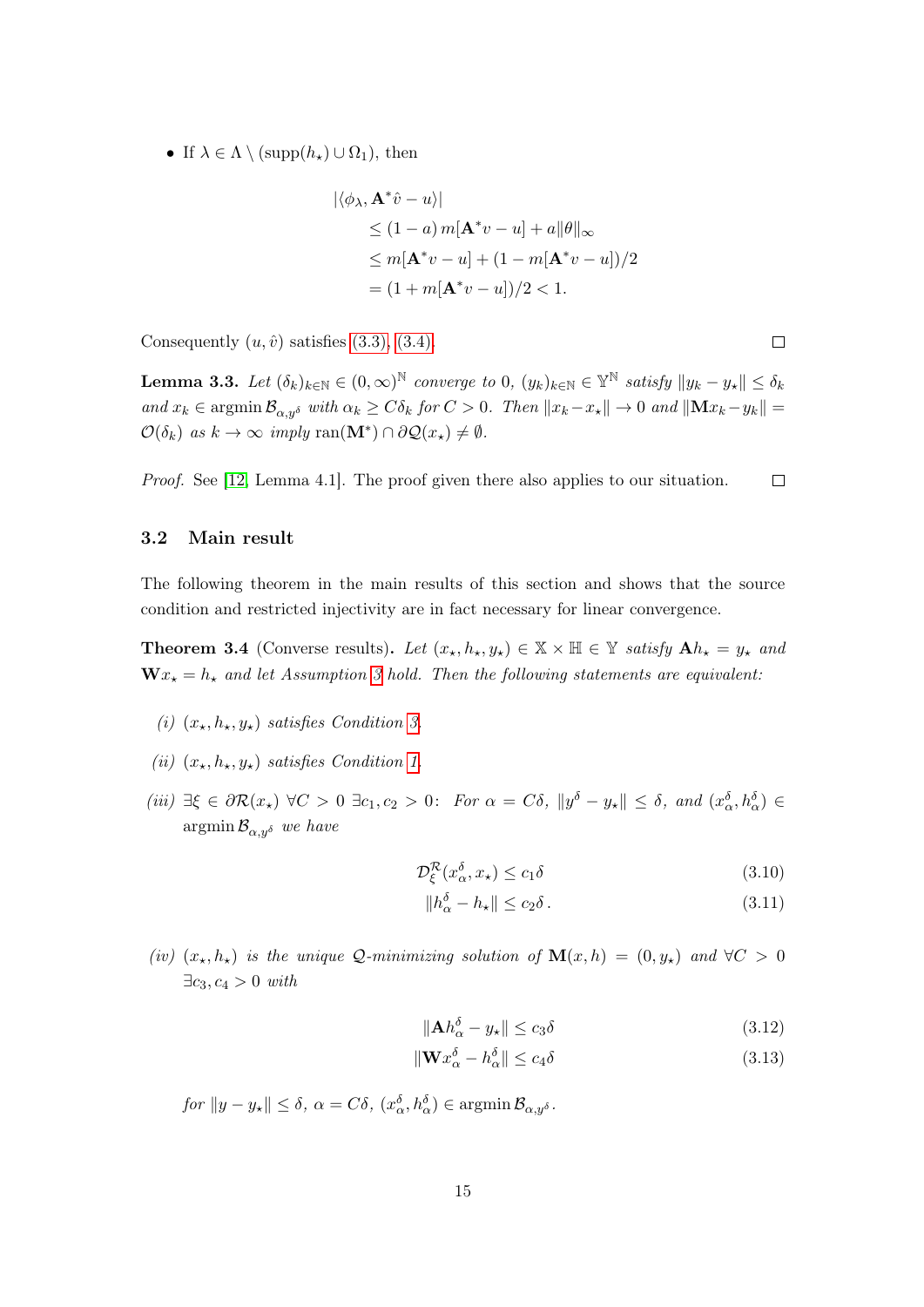*Proof.* Item (i) obviously implies Item (ii). The implication (ii)  $\Rightarrow$  (iii) has been shown in Theorem 2.7. The rate in (iii) implies that  $h<sub>\star</sub>$  is the second component of every  $\mathcal{Q}$ minimizing solution of  $\mathbf{M}(x,h) = (0,y_\star)$ . As  $\mathcal R$  is strictly convex, (3.10) implies that  $(x_{\star}, h_{\star})$  is the unique Q-minimizing solution of  $\mathbf{M}(x, h) = (0, y_{\star})$ . The rate in (3.12) follows trivially from  $(3.11)$ , since **A** is linear and bounded. To prove  $(3.13)$  we choose  $u \in \mathbb{H}$  with  $\partial \mathcal{R}(x_{\star}) = \mathbf{W}^* u$  and proceed similar as in the proof of Lemma 2.2. Because  $(x_{\alpha}^{\delta}, h_{\alpha}^{\delta}) \in \operatorname{argmin} \mathcal{B}_{\alpha, y^{\delta}},$ 

$$
\begin{aligned} \|\mathbf{W}x_{\alpha}^{\delta}-h_{\alpha}^{\delta}\|^{2}+\|\mathbf{A}h_{\alpha}^{\delta}-y^{\delta}\|^{2}+2\alpha\mathcal{R}(x_{\alpha}^{\delta})+2\alpha\|h_{\alpha}^{\delta}\|_{1} \\ &\leq \|h_{\star}-h_{\alpha}^{\delta}\|^{2}+\|\mathbf{A}h_{\alpha}^{\delta}-y^{\delta}\|^{2}+2\alpha\mathcal{R}(x_{\star})+2\alpha\|h_{\alpha}^{\delta}\|_{1} \end{aligned}
$$

and therefore

$$
\|\mathbf{W} x_{\alpha}^{\delta} - h_{\alpha}^{\delta}\|^2 \le (c_2 \delta)^2 + 2\alpha (\mathcal{R}(x_{\star}) - \mathcal{R}(x_{\alpha}^{\delta})).
$$

By the definition of the Bregman distance

$$
\mathcal{R}(x_{\star}) - \mathcal{R}(x_{\alpha}^{\delta})
$$
\n
$$
\leq -D_{\mathbf{W}^*u}^{\mathcal{R}}(x_{\alpha}^{\delta}, x_{\star}) - \langle u, \mathbf{W}x_{\alpha}^{\delta} - h_{\star} \rangle
$$
\n
$$
\leq -D_{\mathbf{W}^*u}^{\mathcal{R}}(x_{\alpha}^{\delta}, x_{\star}) + ||u|| ||\mathbf{W}x_{\alpha}^{\delta} - h_{\star}||
$$
\n
$$
\leq -D_{\mathbf{W}^*u}^{\mathcal{R}}(x_{\alpha}^{\delta}, x_{\star}) + ||u|| ||\mathbf{W}x_{\alpha}^{\delta} - h_{\alpha}^{\delta}|| + ||u|| c_2 \delta.
$$

Since the Bregman distance is nonnegative, it follows

$$
0 \geq ||\mathbf{W}x_{\alpha}^{\delta} - h_{\alpha}^{\delta}||^{2} - 2\alpha ||u|| ||\mathbf{W}x_{\alpha}^{\delta} - h_{\alpha}^{\delta}|| - 2\alpha ||u||c_{2}\delta - (c_{2}\delta)^{2}
$$
  
= 
$$
||\mathbf{W}x_{\alpha}^{\delta} - h_{\alpha}^{\delta}|| + c_{2}\delta \Big) \cdot (||\mathbf{W}x_{\alpha}^{\delta} - h_{\alpha}^{\delta}|| - 2\alpha ||u|| - c_{2}\delta)
$$

and hence  $\|\mathbf{W} \mathbf{x}_{\alpha}^{\delta} - \mathbf{h}_{\alpha}^{\delta}\| \leq (2C\|\mathbf{u}\| + c_2)\delta.$ 

Now let (iv) hold and  $||y - y_k|| \leq \delta_k$ ,  $\delta_k \to 0$ . Choose  $\alpha_k = C \delta_k$  and  $(x_k, h_k) \in$ argmin  $\mathcal{B}_{\alpha_k, y_k}$ . The uniqueness of  $(x_\star, h_\star)$  implies  $\|(x_k, h_k) - (x_\star, h_\star)\| \to 0$  as  $k \to \infty$ , see [11, Prop. 7]. Moreover,

$$
\|(\mathbf{W}x_k - h_k, \mathbf{A}h_k - y_k)\| \leq \|\mathbf{W}x_{\alpha}^{\delta} - h_k\| + \|\mathbf{A}h_k - y_k\| \leq (c_4 + c_3 + 1)\delta_k.
$$

Lemma 3.3 implies  $ran(\mathbf{M}^*) \cap \partial \mathcal{R}(x_*, h_*) \neq \emptyset$ , which means that there exists  $(u, v) \in$  $\mathbb{H} \times \mathbb{Y}$  such that  $\mathbf{W}^*u \in \partial \mathcal{R}(x_\star)$  and  $\mathbf{A}^*v - u \in \partial \|h_\star\|_1$ . Proposition 3.2 finally shows that Condition 3 holds, which concludes the proof.  $\Box$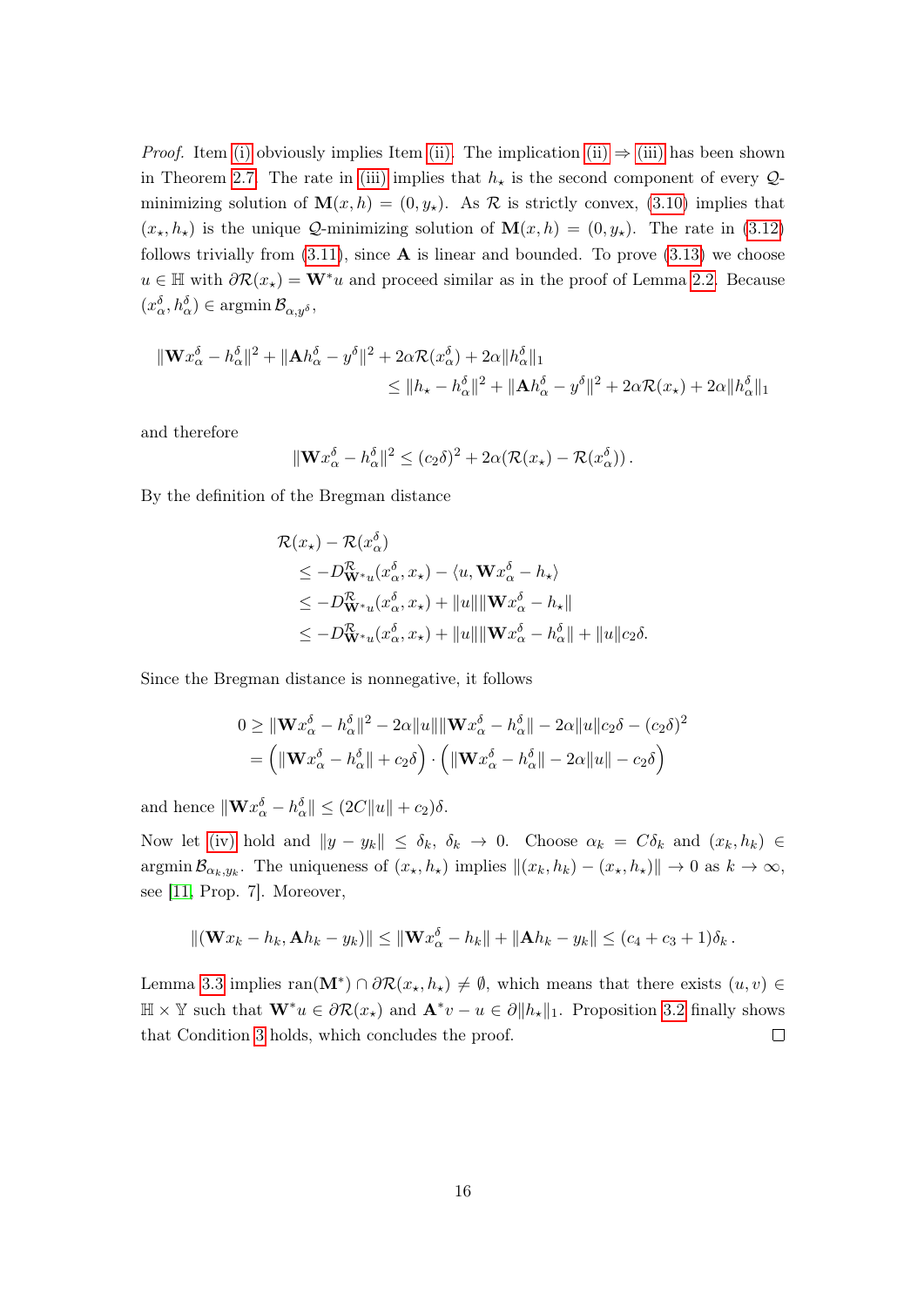## 3.3 Numerical example

We consider recovering a function from CS measurements of its primitive. The aim of this elementary example is to point out possible implementation of the two proposed models and supporting the linear error estimates. Detailed comparison with other methods and figuring out limitations of each method is subject of future research.



**Figure 1:** Top:  $x_*$  (left) and  $\mathbf{W} x_*$  (right). Middle: Reconstruction using relaxed (left) and strict (right)  $\ell^1$  co-regularization. Bottom:  $||x_\star - x_\alpha^{\delta}||^2/2$  (left) and  $||h<sub>★</sub> - h<sub>α</sub><sup>δ</sup>||$  (right) as a functions of noise level  $\delta$ .

The discrete operator  $\mathbf{W} \colon \mathbb{R}^N \to \mathbb{R}^N$  is taken as a discretization of the integration operator  $L^2[0,1] \to L^2[0,1]$ :  $f \mapsto \int_0^t f$ . The CS measurement matrix  $\mathbf{A}: \mathbb{R}^{m \times N}$  is taken as random Bernoulli matrix with entries 0, 1. We apply strict and relaxed  $\ell^1$  coregularization with  $\mathcal{R} = \| \cdot \|^2 / 2$ ,  $(\phi_\lambda)_{\lambda \in \Lambda}$  as Daubechies wavelet ONB with two vanishing moments and  $\kappa_{\lambda} = 1$ . For minimizing the relaxed  $\ell^{1}$  co-regularization functional we apply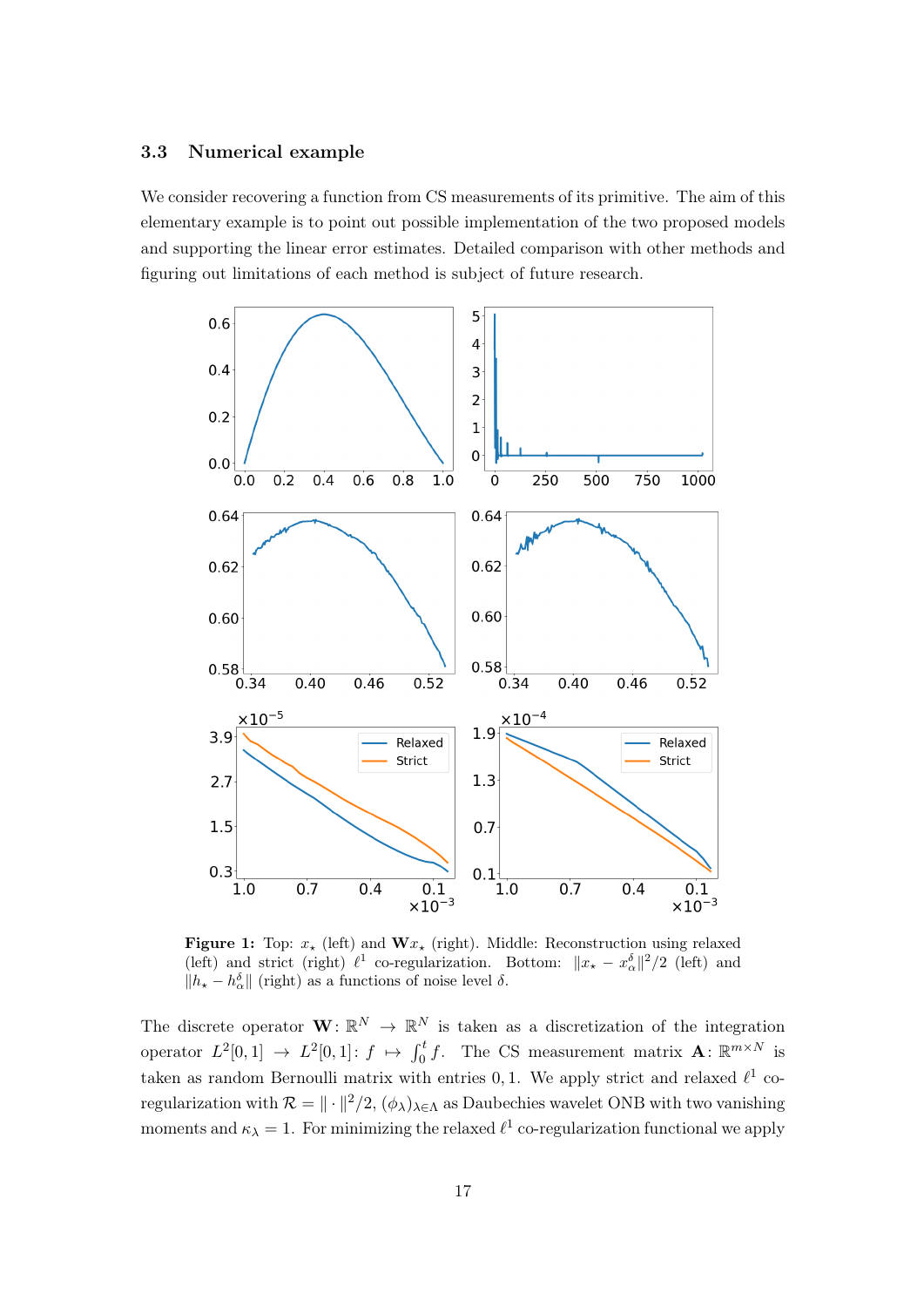the Douglas-Rachford algorithm [6, Algorithm 4.2] and for strict  $\ell^1$  co-regularization we apply the ADMM algorithm [6, Algorithm 6.4] applied to the constraint formulation  $\mathrm{argmin}_{x,h} \{ ||A \mathbf{W} x - y^{\delta}||^2/2 + \alpha ||x||^2/2 + \alpha ||h||_1 \mid \mathbf{W} x = h \}.$ 

Results are shown in Figure 1. The top row depicts the targeted signal  $x_* \in \mathbb{R}^N$  (left) for which  $\mathbf{W}x_{\star}$  is sparsely represented by  $(\phi_{\lambda})_{\lambda \in \Lambda}$  (right). The middle row shows reconstructions using the strict and the relaxed co-sparse regularization from noisy data  $||y - y_{\star}|| \leq 10^{-5}$ . The bottom row plots  $\mathcal{D}_{x_{\star}}^{\mathcal{R}}(x_{\alpha}^{\delta}, x_{\star})$  and  $||h_{\alpha}^{\delta} - \mathbf{W}x_{\star}||$  as functions of the noise level. Note that for  $\mathcal{R} = \| \cdot \|^2 / 2$  the Bregman distance is given by  $\mathcal{D}_{x_\star}^{\mathcal{R}}(x_\alpha^\delta, x_\star) = \|x_\alpha^\delta - x_\star\|^2/2$ . Both error plots show a linear convergence rate supporting Theorems 2.7, 2.8, 3.4.

## 4 Conclusion

While the theory of CS on direct data is well developed, this by far not the case when compressed measurements are made on indirect data. For that purpose, in this paper we study CS from indirect data written as composite problem  $y^{\delta} = A W x_{\star} + z^{\delta}$  where A models the CS measurement operator and  $W$  the forward model generating indirect data and depending on the application at hand. For signal reconstruction we have proposed two novel reconstruction methods, named relaxed and strict  $\ell^1$  co-regularization, for jointly estimating x and  $h<sub>\star</sub> = \mathbf{A}x$ . Note that the main conceptual difference between the proposed method over standard CS is that we use the  $\ell^1$  penalty for indirect data  $\mathbf{W} x_{\star}$  instead of  $x_{\star}$  together with another penalty for  $x_{\star}$  accounting for the inversion of A, and jointly recovering both unknowns.

As main results for both reconstruction models we derive linear error estimates under source conditions and restricted injectivity (see Theorems 2.8, 2.7). Moreover, conditions have been shown to be even necessary to obtain such results (see Theorem 3.4). Our results have been illustrated on a simple numerical example for combined CS and numerical differentiation. In future work further detailed numerical investigations are in order comparing our models with standard CS approaches in practical important applications demonstrating strengths and limitations of different methods. Potential applications include magnetic resonance imaging [2, 15] or photoacoustic tomography [17, 16].

# Acknowledgment

The presented work of A.E. and M.H. has been supported of the Austrian Science Fund (FWF), project P 30747-N32.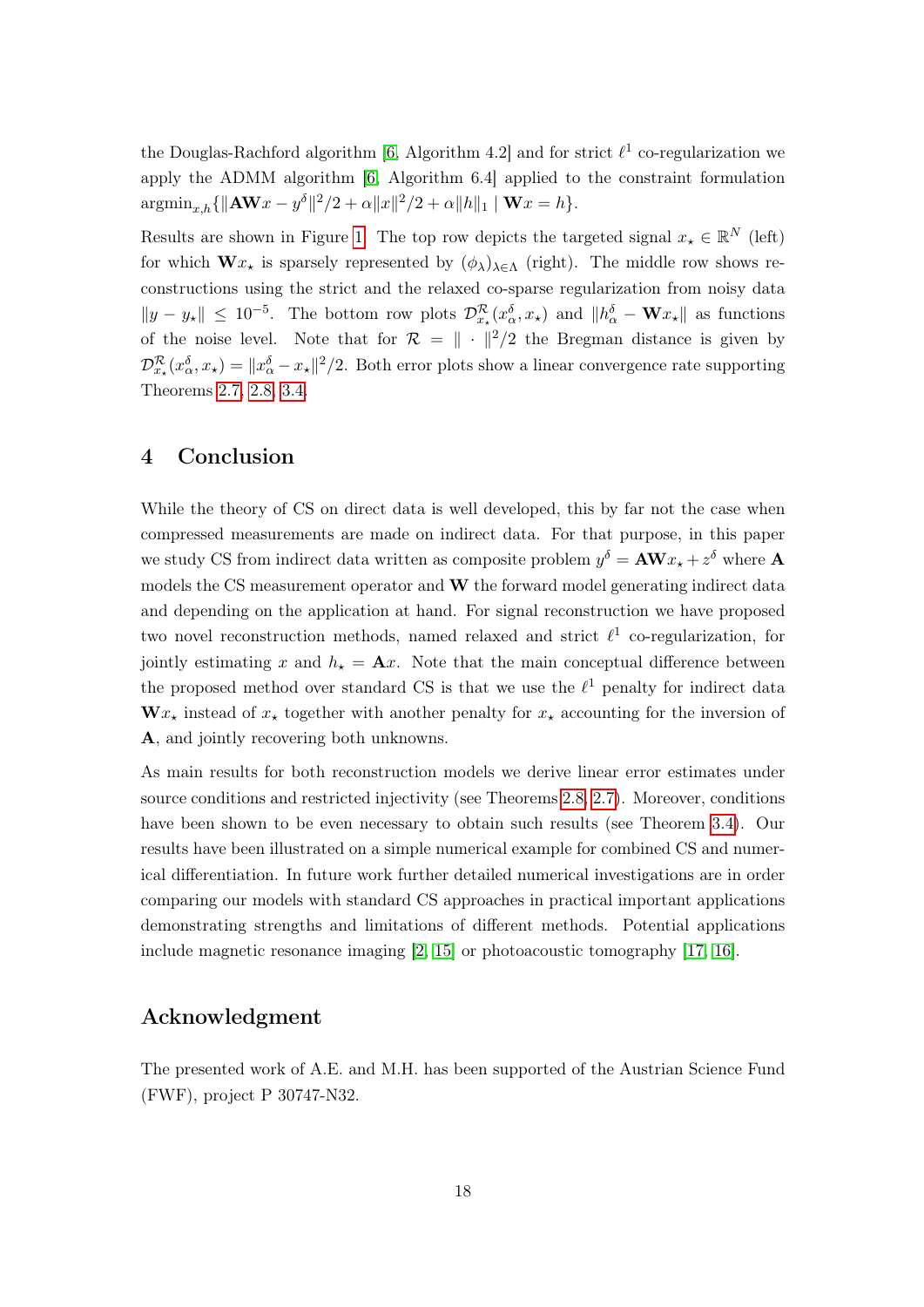## References

- [1] R. Baraniuk, M. Davenport, R. DeVore, and M. Wakin. A simple proof of the restricted isometry property for random matrices. Constructive Approximation, 28(3):253–263, 2008.
- [2] K. T. Block, M. Uecker, and J. Frahm. Undersampled radial MRI with multiple coils. iterative image reconstruction using a total variation constraint. Magnetic Resonance in Medicine: An Official Journal of the International Society for Magnetic Resonance in Medicine, 57(6):1086–1098, 2007.
- [3] M. Burger and S. Osher. Convergence rates of convex variational regularization. Inverse problems, 20(5):1411, 2004.
- [4] E. J. Candès, J. Romberg, and T. Tao. Robust uncertainty principles: Exact signal reconstruction from highly incomplete frequency information. IEEE Transactions on information theory, 52(2):489–509, 2006.
- [5] E. J. Candes, J. K. Romberg, and T. Tao. Stable signal recovery from incomplete and inaccurate measurements. Communications on Pure and Applied Mathematics: A Journal Issued by the Courant Institute of Mathematical Sciences, 59(8):1207– 1223, 2006.
- [6] P. L. Combettes and J. C. Pesquet. Proximal splitting methods in signal processing. Springer Optimization and Its Applications, 49:185–212, 2011.
- [7] D. L. Donoho. Compressed sensing. IEEE Transactions on information theory, 52(4):1289–1306, 2006.
- [8] J. Flemming. Variational Source Conditions, Quadratic Inverse Problems, Sparsity Promoting Regularization: New Results in Modern Theory of Inverse Problems and an Application in Laser Optics. Springer, 2018.
- [9] S. Foucart and H. Rauhut. A mathematical introduction to compressive sensing. Applied and Numerical Harmonic Analysis. Birkhäuser/Springer, New York, 2013.
- [10] J.-J. Fuchs. On sparse representations in arbitrary redundant bases. IEEE transactions on Information theory,  $50(6)$ :1341-1344, 2004.
- [11] M. Grasmair, M. Haltmeier, and O. Scherzer. Sparse regularization with  $\ell^p$  penalty term. Inverse Problems, 24(5), 2008.
- [12] M. Grasmair, O. Scherzer, and M. Haltmeier. Necessary and sufficient conditions for linear convergence of  $\ell^1$ -regularization. Communications on Pure and Applied Mathematics, 64(2):161–182, 2011.